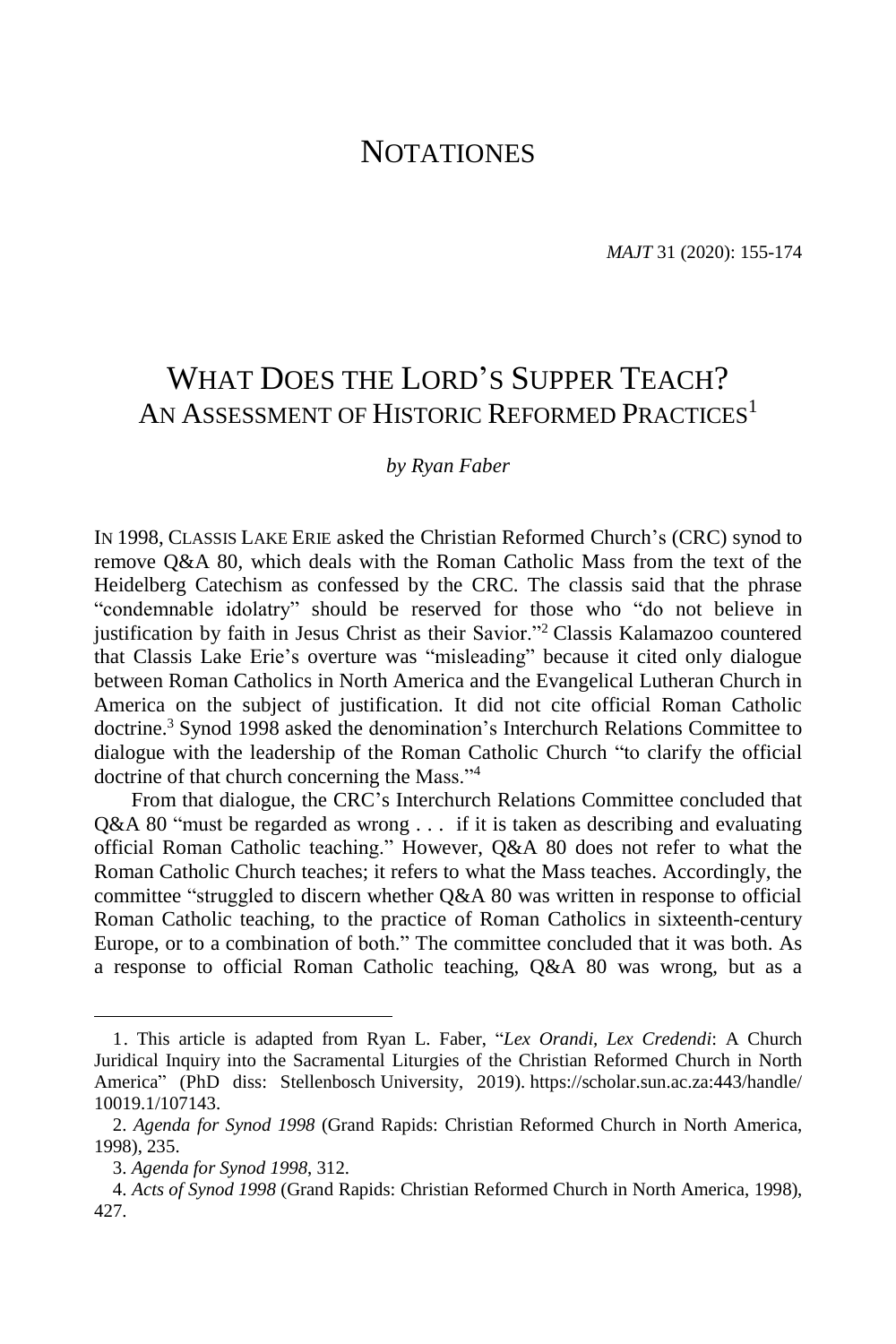"description and evaluation of what is taught or communicated to certain people by a certain way of conducting the Mass, it may yet apply," particularly in places where the Mass is not celebrated in accordance with official Roman Catholic teaching.<sup>5</sup>

This discussion about Q&A 80 raises important self-reflective questions for Reformed churches regarding the Lord's Supper. What does the Lord's Supper teach? That is, what does the way in which the Lord's Supper is celebrated communicate about the supper? Does it accord with official Reformed teaching expressed in the doctrinal standards? This article addresses those questions. It examines the theology of the Lord's Supper articulated in the Reformed confessions—the Belgic Confession (BC), Heidelberg Catechism (HC), and Canons of Dordt (CD)—and the historic practices of Reformed churches, specifically the frequency with which the Lord's Supper is celebrated and the liturgical formulary prescribed for those celebrations.<sup>6</sup> It concludes that the Reformed church's historic practice of the Lord's Supper teaches a Zwinglian understanding of the sacrament as a commemoration of Christ contra the Reformed confessions, which teach a Calvinist understanding of the sacrament as a communion with Christ.

# 1. The Doctrine of the Lord's Supper in the Reformed Confessions

The Synod of Dordt (1618–1619) adopted a Form of Subscription in which officebearers declare that they "heartily believe and are persuaded that all the articles and points of doctrine contained in the [Belgic] Confession and [Heidelberg] Catechism . . . agree in everything with the Word of God." This section examines the doctrine of the Lord's Supper in those documents, which office-bearers promise to "diligently teach." The Form of Subscription describes the CD as "an explanation of some points of the aforesaid doctrine made by the National Synod of Dordrecht, 1619."<sup>7</sup> The Canons are not a comprehensive statement of faith; they do not include a specific doctrine of the sacraments. Even so, their single mention of the sacraments should be noted:

<sup>5.</sup> *Agenda for Synod 2004* (Grand Rapids: Christian Reformed Church in North America, 2004), 299–303. Synod 2006 decided to bracket the final three sentences of Q&A 80 "to indicate that they do not accurately reflect the official teaching and practice of today's Roman Catholic Church and are no longer confessionally binding on members of the Christian Reformed Church" (*Acts of Synod 2006* [Grand Rapids: Christian Reformed Church in North America, 2006], 711). See Cornelis P. Venema, "The Lord's Supper and the 'Popish Mass': An Historical and Theological Analysis of Question and Answer 80 of the Heidelberg Catechism," *Mid-America Journal of Theology* 24 (2013): 31–72, for a critique of these decisions.

<sup>6.</sup> The liturgical formulary examined is that of the Netherlands Liturgy, adopted by the Synod of Dordt (1618–1619). It is the common heritage of Dutch Reformed churches, including the Christian Reformed Church, the United Reformed Churches, the Canadian Reformed Churches, the Protestant Reformed Churches, and the Free Reformed Churches.

<sup>7.</sup> P. Biesterveld & H. H. Kuyper, *Ecclesiastical Manual*, trans. R.R. DeRidder (Grand Rapids: Calvin Theological Seminary, 1982), 188.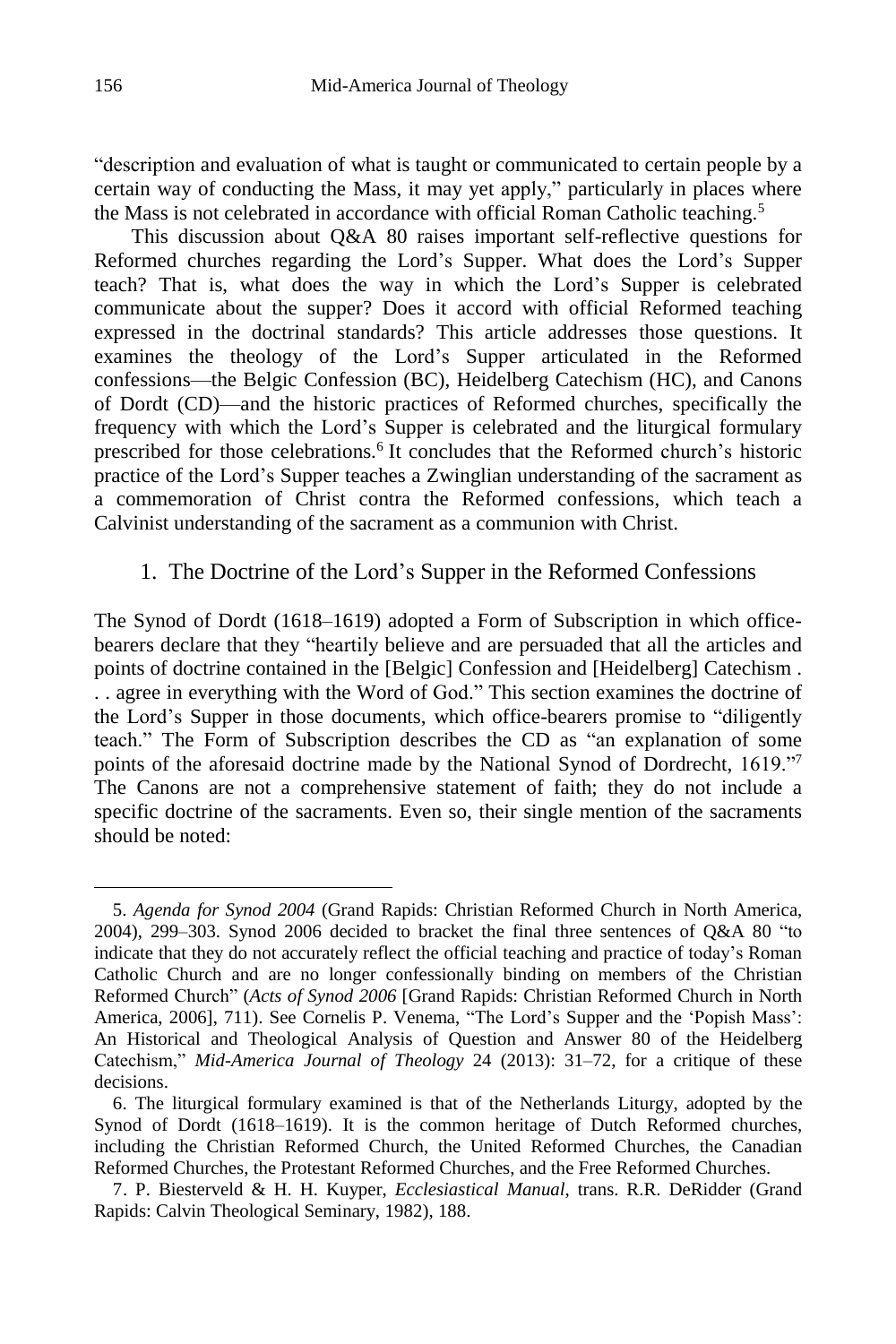And, just as it has pleased God to begin this work of grace in us by the proclamation of the gospel, so he preserves, continues, and completes his work by the hearing and reading of the gospel, by meditation on it, by its exhortations, threats, and promises, and also by the use of the sacraments.<sup>8</sup> (CD IV/14)

The Canons describe the sacraments as an important means by which God "preserves, continues, and completes" the work of grace begun by the preaching of the Word (CD V/14). God is the primary actor in the sacraments, not the believer. The sacraments are not a token of the believer's faith; they are a means of God's grace.

1.1. The Belgic Confession (1561)

Brian Gerrish has identified three doctrines of the Lord's Supper in the Reformed tradition: (1) Symbolic memorialism: the view, often associated with Zwingli, that "the elements call to mind something that has happened;"<sup>9</sup> (2) Symbolic parallelism: the view, often associated with Bullinger, that the symbolic action, outward eating, parallels an inward event, feeding upon Christ. Though these two events are simultaneous, "the outward event does not convey or cause or give rise to the inward event, but merely indicates that it is going on." $10$ <sup>(3)</sup> Symbolic instrumentalism: the view, often associated with Calvin, that "holds that the signs or elements of a sacrament are the instruments through which or by which God's Spirit conveys the spiritual reality that they symbolize." Thus, the "sacraments are, in the strictest sense of the term, 'means of grace.'"<sup>11</sup> In his seminal essay on the Lord's Supper in the Reformed confessions, Gerrish asks "whether their central thought on the Lord's Supper is commemorative [symbolic memorialism] or communication [symbolic parallelism or symbolic instrumentalism]."<sup>12</sup>

The central thought of the BC's article on the Lord's Supper (Art. 35) is clearly communication. Guido de Brès modeled his Confession after the Gallican Confession of  $1559$ ,<sup>13</sup> a preliminary draft of which John Calvin likely authored.<sup>14</sup>

<sup>8.</sup> All quotations of the Reformed confessions in this article are from *Ecumenical Creeds & Reformed Confessions* (Grand Rapids: CRC Publications, 1988).

<sup>9.</sup> Brian A. Gerrish, "Sign and Reality: The Lord's Supper in the Reformed Confessions," in *The Old Protestantism and the New: Essays on the Reformation Heritage* (Edinburgh: T&T Clark, 1982), 124.

<sup>10.</sup> Gerrish, "Sign and Reality," 124.

<sup>11.</sup> Lyle D. Bierma, *The Theology of the Heidelberg Catechism: A Reformation Synthesis* (Louisville, KY: Westminster John Knox, 2013), 76.

<sup>12.</sup> Gerrish, "Sign and Reality," 118–130.

<sup>13.</sup> Jelle Faber, "De Brès Versus Calvin? Early History of the Belgic Confession," *Clarion* 28, no. 17 (1979): 355; Peter Y. De Jong, *The Church's Witness to the World* (St. Catherines: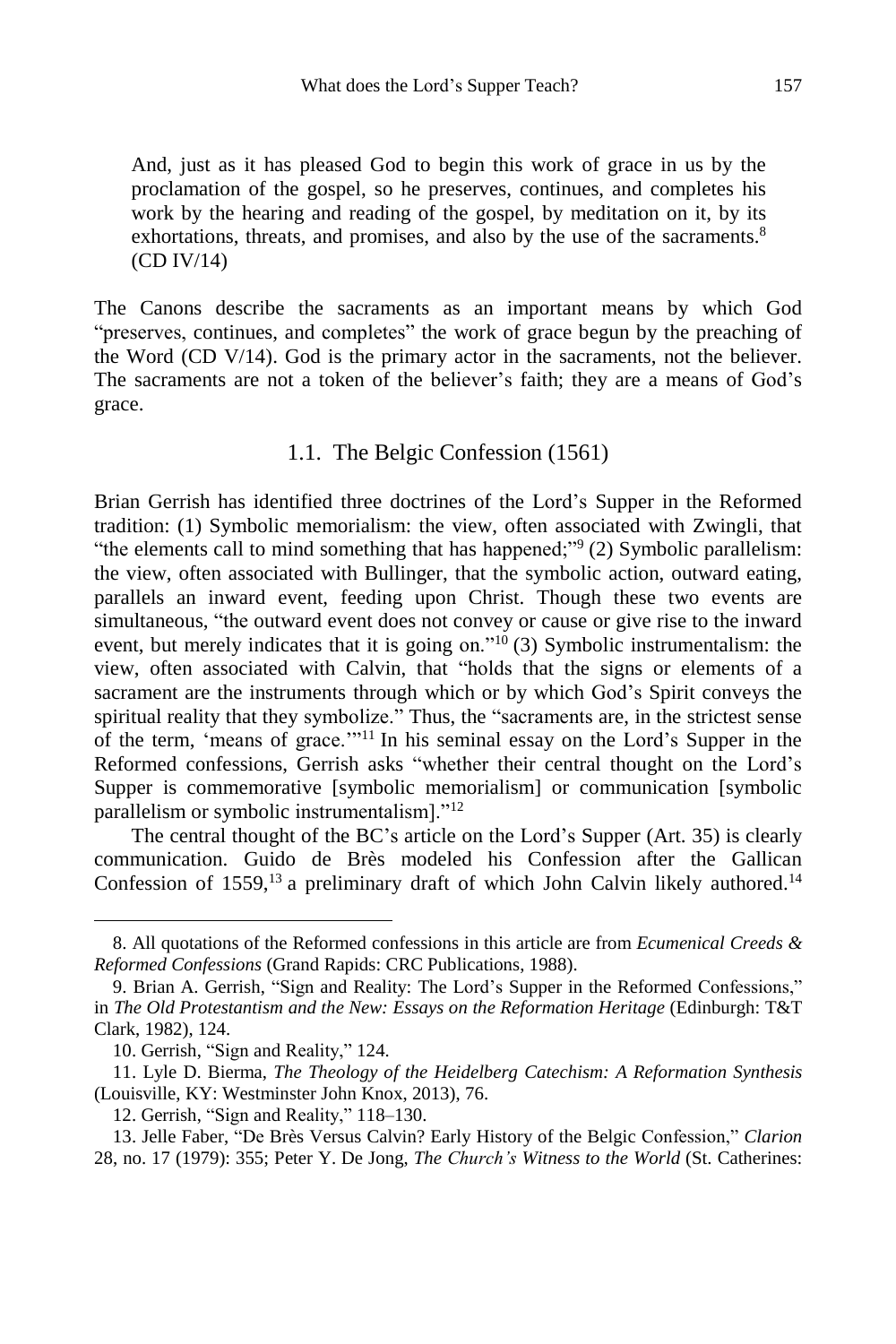Calvin's doctrine of the Lord's Supper resonates in the Belgic Confession, which frequently echoes the language of Calvin's *Institutes of the Christian Religion*. <sup>15</sup> The BC describes the Lord's Supper as "a spiritual table at which Christ communicates himself to us with all his benefits" (Art. 35). Calvin called the sacrament "a spiritual banquet, wherein Christ attests himself to be the life-giving bread, upon which our souls feed unto true and blessed immortality."<sup>16</sup>

For both Calvin and the Confession, it is not only the merits of Christ's suffering and death but also Christ himself that believers enjoy at the Lord's table.<sup>17</sup> Though Christians "engage together, with thanksgiving, in a holy remembrance of the death of Christ," remembrance does not exhaust the meaning of the Lord's Supper in the BC. Rather, the supper was ordained by Christ "to nourish and sustain those who are already born again and grafted into this family." Thus, at the Lord's table, Christ "nourishes, strengthens, and comforts our poor, desolate souls by the eating of his flesh, and relieves and renews them by the drinking of his blood" (Art. 35).

Here the Confession alludes to Jesus' discourse in John 6, where the Reformed found "solid ground for their convictions concerning the reality of Christ's presence and our partaking of him" in the Lord's Supper.<sup>18</sup> Calvin referred to the sacrament as "nothing but a visible witnessing of that promise contained in the sixth chapter of John, namely, that Christ is the bread of life come down from heaven."<sup>19</sup> On John 6, Calvin wrote: "I acknowledge that there is nothing said here that is not figuratively

Paideia Press, 1980), 30; Cornelis P. Venema, "The Doctrine of the Lord's Supper in the Reformed Confessions," *Mid-America Journal of Theology* 12 (2001):153.

14. Faber, "De Brès Versus Calvin," 355; Venema, "Doctrine of the Lord's Supper," 142.

15. John Calvin, *Institutes of the Christian Religion,* ed. John T. McNeill, trans. Ford Lewis Battles, LCC 20-21 (Louisville, KY: Westminster John Knox, 1960).

16. Calvin, *Institutes*, 4.17.1.

 $\overline{a}$ 

17. In his nineteenth-century debate with Nevin, Hodge advanced the view that only "the virtues or effects of the sacrifice of the body of the Redeemer and the cross are made present and are actually conveyed in the sacrament," not the body of the Redeemer itself. The influence of Hodge's doctrine—which stops short of affirming all that the BC affirms about the Lord's Supper—in Reformed circles is evident in Louis Berkhof, *Systematic Theology* (Grand Rapids: Eerdmans, 1938), 654, which quotes Hodge approvingly.

Contra Hodge, Calvin taught that in the sacrament "there is still deeper communion, 'a communion not only with the benefits, but with the person of Christ himself, with his own flesh and blood'" (G. C. Berkouwer, *The Sacraments*, trans. H. Bekker [Grand Rapids: Eerdmans, 1969], 226). Berkouwer contends that there is an "unbreakable relationship between communion with Christ's benefits and with himself" (Berkouwer, *The Sacraments*, 227). There is no communion with Christ's benefits apart from communion with Christ; it is only in union with Christ that one receives his benefits.

18. De Jong, *The Church's Witness*, 380.

19. Calvin, *Institutes*, 4.17.14.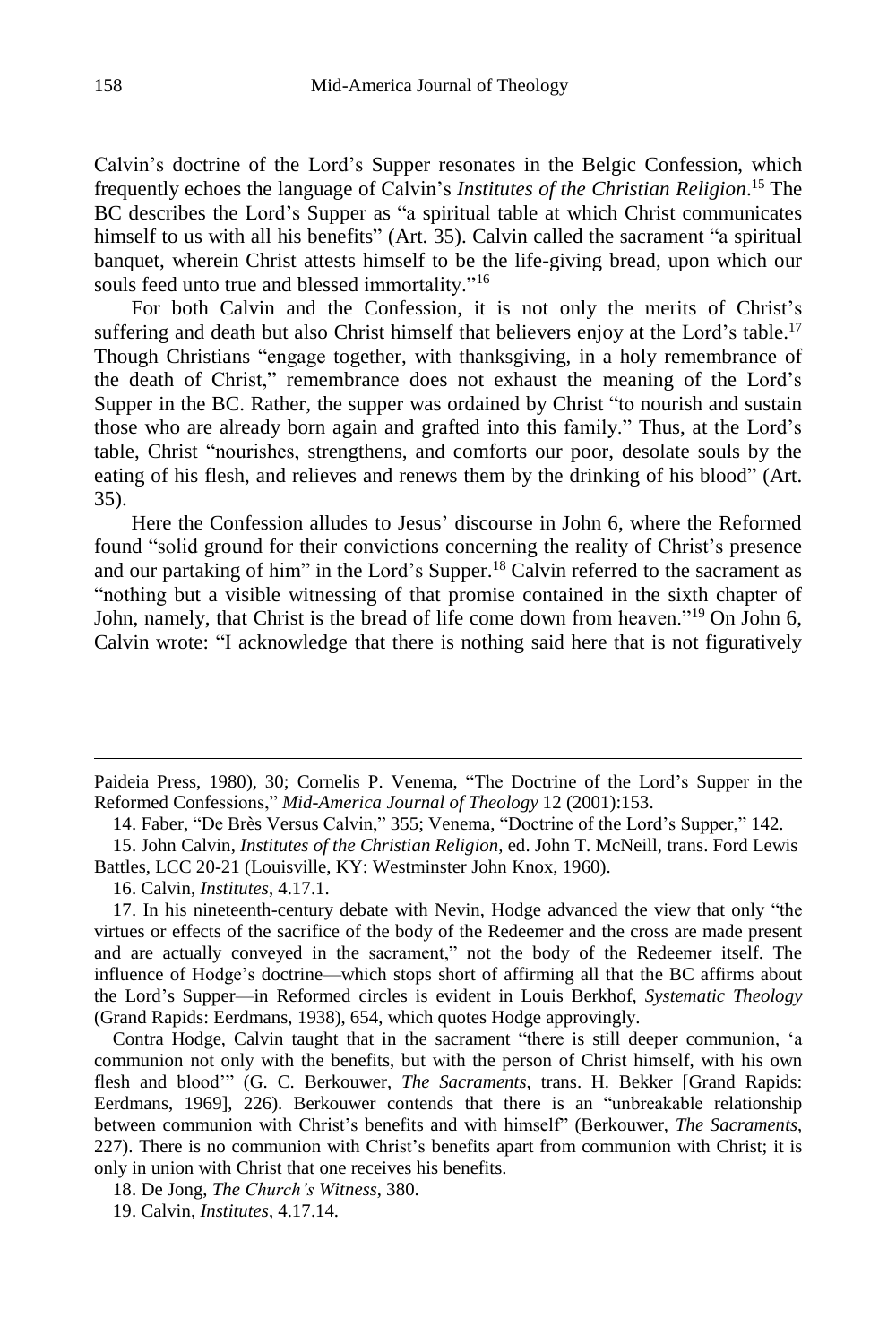represented, and actually bestowed on believers, in the Lord's Supper." Calvin called the Lord's Supper "a seal and confirmation of this sermon" in John 6.<sup>20</sup>

The BC describes the Lord's Supper as an objective means of grace. The sacraments "are not empty and hollow signs to fool and deceive us" (Art. 33). Rather "the sacrament and the things signified are joined together" (Art. 35). As Calvin argued, the sacramental signs do "not symbolize the things that it has been consecrated to represent as bare and empty tokens," but they "truly exhibit it."<sup>21</sup> *Exhibere* does not simply mean "to present," as in "to show," as the English implies, but "to offer," "to proffer," or "to hand over."<sup>22</sup>

Yet Art. 35 also says that not all receive Christ in the sacrament. Christ is truly offered to all, but he is only received by faith.<sup>23</sup> An unbeliever "does not receive the truth of the sacrament." Christ "is communicated only to believers," because "the manner in which we eat it [Christ's own natural body and his own blood] is not by the mouth but by the Spirit, through faith," which the Confession calls "the hand and mouth of our souls" (Art. 35).

This manner of eating is essential to rightly understanding how Christ is communicated in the sacrament. This communication ("by the Spirit") is sometimes described—misleadingly—as "spiritual." But, as Billings points out, to say that this eating happens "spiritually" should not be (mis)understood to mean that it happens "in one's own head" or that it is simply "the product of one's own faith." It happens "by the Spirit," and the Spirit "communicates far more than a mental remembrance of Christ or a mental sense of Christ's presence."<sup>24</sup> Here, too, the Confession follows Calvin, for whom "spiritual" "did not intend to say that something other than Christ's true body and blood [are] communicated, but simply that such communication happens by the Spirit."<sup>25</sup> "The Spirit of Christ working through the sacrament grants its efficacy, and accounts for the miracle of Christ's presence."<sup>26</sup>

The BC affirms, "more emphatically than any of the standard symbols of the Reformed churches," "the real presence of Christ's body and blood in the

<sup>20.</sup> John Calvin, *Commentary on the Gospel According to John,* trans. W. Pringle (1847; repr., Grand Rapids: Baker Book House, 2003), 1:266. (Note: these are comments on John 6:54.)

<sup>21.</sup> Calvin, *Institutes*, 4.17.21.

<sup>22.</sup> Sue Rozeboom, "Calvin's Doctrine of the Lord's Supper," in *Calvin's Theology and Its Reception*, ed. J. Todd Billings and I. John Hesselink (Louisville, KY: Westminster John Knox, 2012), 152.

<sup>23.</sup> On this distinction between what is offered and what is received in the sacrament, see Calvin, *Institutes* 4.17.33, and Berkouwer, *The Sacraments*, 250–253.

<sup>24.</sup> J. Todd Billings, *Remembrance, Communion, and Hope: Rediscovering the Gospel of the Lord's Table* (Grand Rapids: Eerdmans, 2018), 76.

<sup>25</sup> . John W. Riggs, *The Lord's Supper in the Reformed Tradition* (Louisville, KY: Westminster John Knox, 2015), 92.

<sup>26.</sup> Venema, "Doctrine of the Lord's Supper," 144.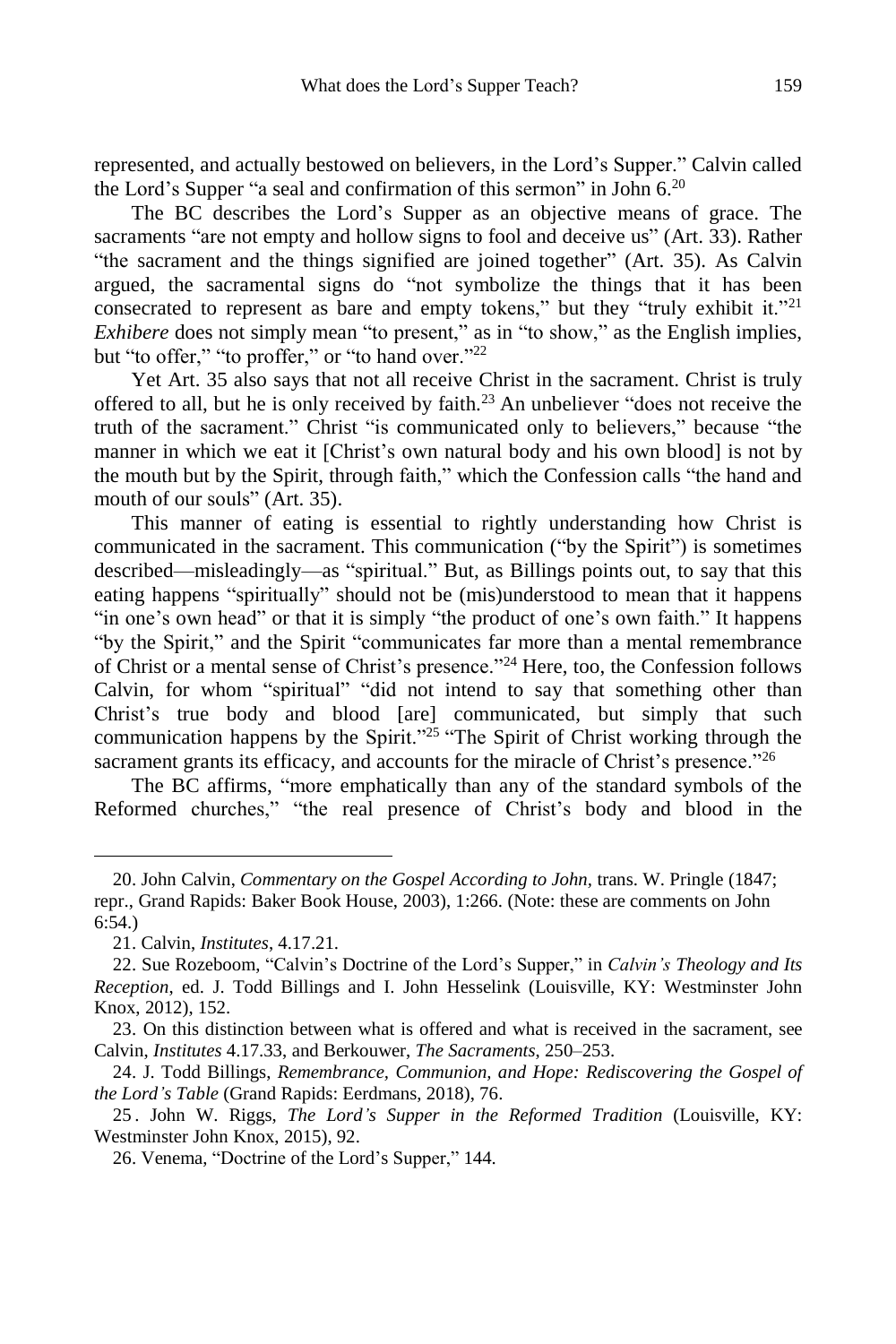sacrament:"27 "We do not go wrong when we say that what is eaten is Christ's own natural body and what is drunk is his own blood" (Art. 35).<sup>28</sup> In the BC, "the bread and wine are the means by which the Holy Spirit mysteriously communicates Christ to his people."<sup>29</sup> The Lord's Supper is not only a commemoration of Christ, it is also—and especially—communion with Christ.

#### 1.2. The Heidelberg Catechism (1563)

The HC's explanation of the Lord's Supper is longer than that of the BC. The HC gives more attention to the Lord's Supper than to any other subject, due largely to the historical context in which it was commissioned and written. Although the Reformation was firmly established in the Palatinate when Frederick III succeeded Otto Henry as Elector in 1559, the church was seriously divided, particularly on the manner of Christ's presence in the Lord's Supper. Convinced that the controversy between Lutheran and Calvinist theologians need to be settled for peace to prevail in the church, Frederick III appointed a commission to draft a new confession. This new confession, the HC, was written to end the theological fighting that had plagued the churches in the Palatinate. $30$ 

Lyle Bierma describes the HC as "a Reformation synthesis." Particularly in its doctrine of the Lord's Supper, its authors "seem[ed] to have tried especially hard to reflect what Verboom has called 'maximal consensus' and 'minimal dissensus.'"<sup>31</sup> The HC "was designed in such a way as to allow latitude on such controversial sacramental matters as the relation of sign and signified."<sup>32</sup> The HC admits a Calvinist interpretation, corresponding to Gerrish's symbolic instrumentalism; a neo-

<sup>27.</sup> Venema, "Doctrine of the Lord's Supper," 153.

<sup>28.</sup> De Jong admits that these words can sound like "a concession to the Romanists" (*The Church's Witness*, 386). Venema confesses: "The strength of this affirmation of Christ's real presence in the sacrament was impressed upon me a number of years ago when, to my embarrassment, I identified this language as Roman Catholic during an oral examination . . . at Calvin Theological Seminary" (Venema, "The Doctrine of the Lord's Supper," 154 n.21).

<sup>29</sup> . Daniel Hyde, *With Heart and Mouth: An Exposition of the Belgic Confession* (Grandville, MI: Reformed Fellowship, Inc., 2008), 467.

<sup>30.</sup> The Lutheran doctrine of the ubiquity of Christ's human nature is explicitly excluded. The divine attribute of omnipresence is communicated to the person of Christ, but his human nature does not thereby become omnipresent (see HC Q&A 47–48). Thus, the presence of Christ in the sacrament, while real, cannot be located "in, with, or under" the elements as it is in the Lutheran doctrine of consubstantiation. The risen and ascended Christ remains in heaven. Believing communicants feast on Christ as, through the Spirit who lives both in them and him, they are united more and more to his blessed body (HC Q&A 79).

<sup>31</sup> . Bierma, *Heidelberg Catechism*, 72. Bierma cites W. Verboom, *Theologie van de Heidelbergse Catechismus* (Utrecht: Boekencentrum, 1996), 215.

<sup>32</sup> . Lyle D. Bierma, *The Doctrine of the Sacraments in the Heidelberg Catechism: Melanchthonian, Calvinist, or Zwinglian?* (Princeton, NJ: Princeton University Press, 1999), 39.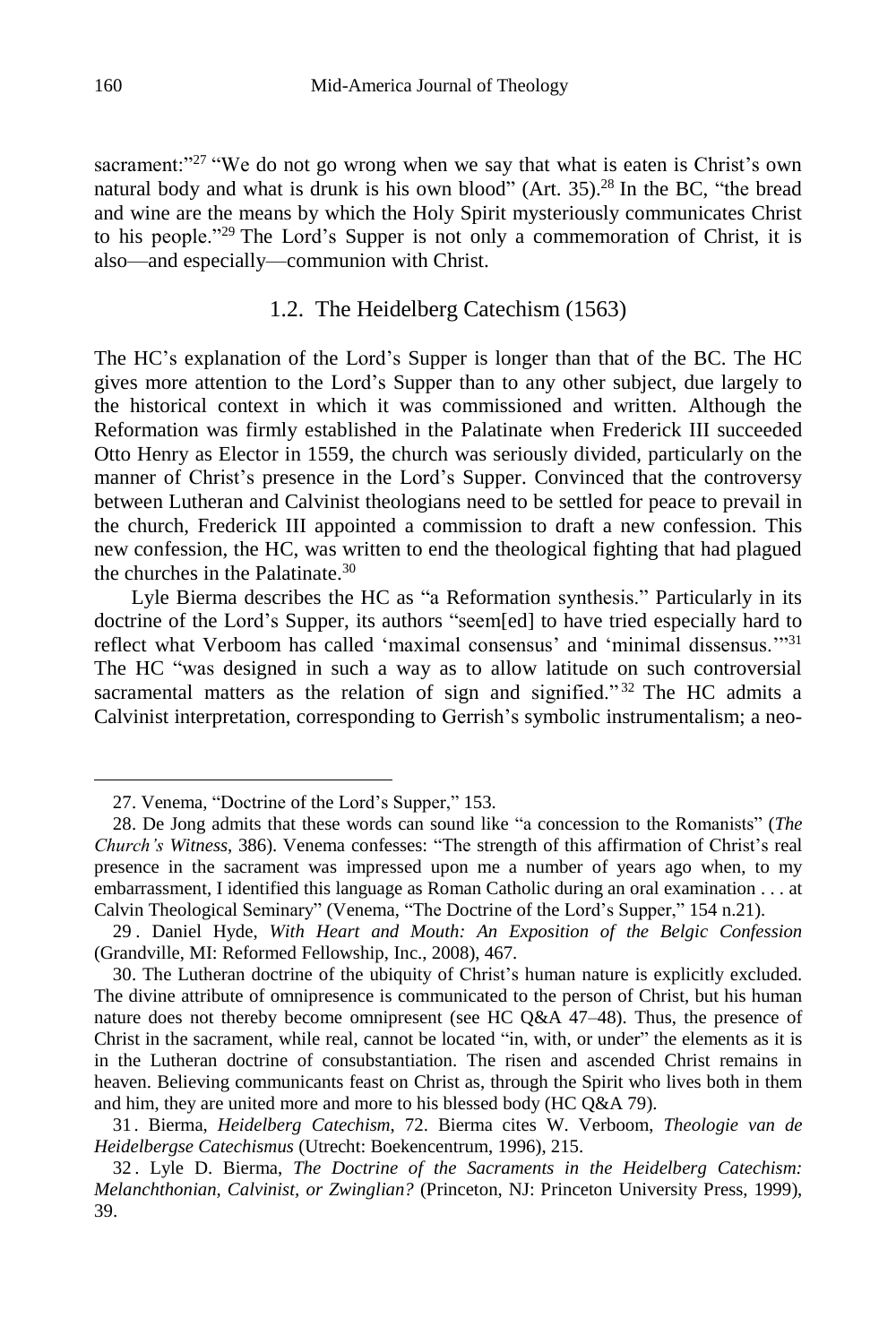Zwinglian or Bullingerian interpretation, corresponding to Gerrish's symbolic parallelism; and a blend of the two interpretations.<sup>33</sup>

The HC defines the sacraments as "holy signs and seals for us to see." As signs, they help "us understand more clearly the promise of the gospel" (Q&A 66). The Lord's Supper "reminds [us] ... that [we] share in Christ's one sacrifice on the cross." "As surely as I see with my eyes the bread of the Lord broken for me and the cup given to me, so surely his body was offered and broken for me, and his blood poured out for me on the cross" (Q&A 75). One might suspect a Zwinglian symbolic memorialist view here because the sacramental signs remind communicants of Christ's one sacrifice on the cross.

Unlike the BC, which describes the Lord's Supper as a "spiritual banquet" (Art. 35), the HC focuses the communicant's attention on Christ's suffering and death on the cross. It emphasizes the sacrament's commemorative aspect more than the BC does, but it does not present the sacrament as exclusively a memorial. The Lord's Supper is not only a sign; it is also a seal. Contra Zwingli, "the sacraments are much more than visual aids, for no visual aid can seal or guarantee."<sup>34</sup> The Lord's Supper is thus more than a commemoration; it is also a communication.

As a seal, the Lord's Supper "assures [us] . . . that [we] share in Christ's one sacrifice on the cross." "As surely as I receive from the hand of the one who serves, and taste with my mouth the bread and cup of the Lord, given me as sure signs of Christ's body and blood, so surely he nourishes and refreshes my soul for eternal life with his crucified body and poured-out blood." (Q&A 75) Based on its "as surely as . . . so surely . . ." structure, Gerrish argues that the HC teaches a symbolic parallelism doctrine of the Lord's Supper.<sup>35</sup>

However, as Bierma argues, the HC does not necessarily exclude a symbolic instrumentalist interpretation: "Where Calvin and Bullinger parted ways was not on whether the sign and signified are parallel but on whether they are merely parallel. . . . This is a question the HC does not address. It neither affirms nor denies one position or the other." "Followers of Calvin and Bullinger could all affirm [the] HC's parallelism . . . and still hold to different understandings of the union between sign and signified."<sup>36</sup>

However HC Q&A 75 is interpreted, both views—symbolic parallelism and symbolic instrumentalism—affirm that in and through the sacrament, believers are nourished and refreshed with Christ's crucified body and poured-out blood. The two views do not dispute *that* a communication of Christ occurs in the Lord's Supper.

<sup>33.</sup> Bierma, *The Doctrine of the* Sacraments, 3; Bierma, *Heidelberg Catechism*, 71.

<sup>34.</sup> Fred Klooster, *Our Only Comfort: A Comprehensive Commentary on the Heidelberg Catechism* (Grand Rapids: Faith Alive Christian Resources, 2001), 827.

<sup>35.</sup> Gerrish, "Sign and Reality," 126.

<sup>36.</sup> Bierma, *Heidelberg Catechism*, 79–81. Emphasis original.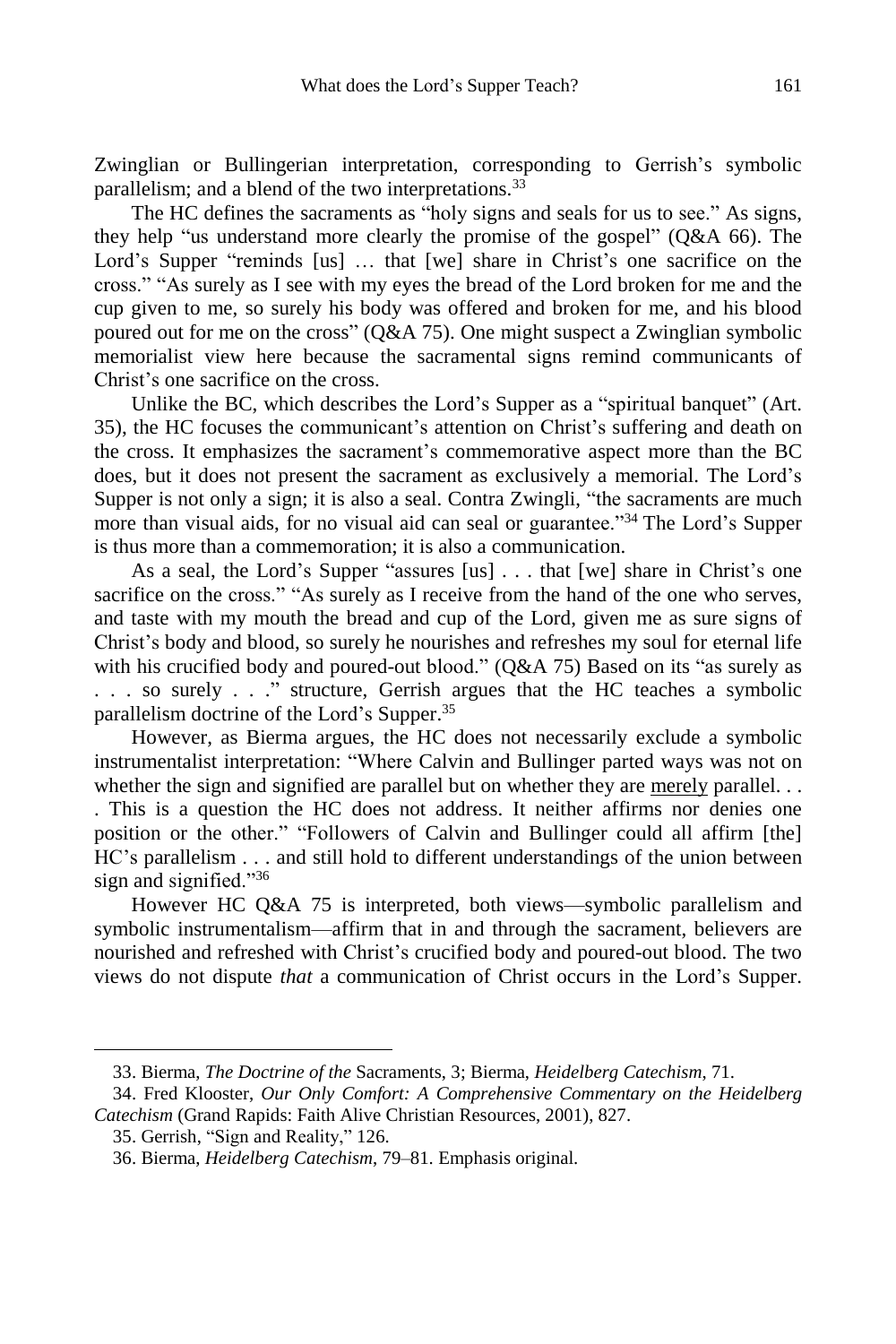What they dispute is *how* that communication occurs. Like the BC, the HC affirms that the Lord's Supper is a communion with Christ, as Q&A 76 explains:

Q. What does it mean to eat the crucified body of Christ and to drink his poured-out blood?

A. It means to accept with a believing heart the entire suffering and death of Christ and by believing to receive forgiveness of sins and eternal life. But it means more. Through the Holy Spirit, who lives both in Christ and in us, we are united more and more to Christ's blessed body. And so, although he is in heaven and we are on earth, we are flesh of his flesh and bone of his bone. And we forever live on and are governed by one Spirit, as members of our body are governed by one soul.

While the first part of the answer affirms Zwingli's position, the second part distances the HC from a purely Zwinglian position. Here the HC sounds like Calvin, who also affirmed common ground with the Zwinglians before taking his own position a step beyond it.<sup>37</sup> To eat and drink means "to accept with a believing heart," but that is not all that it means. It means more. Thus, P. Y. De Jong concludes: "It cannot be denied that the HC . . . teaches that we receive something in and through the proper use of the sacrament by the operation of the Holy Spirit . . . namely, 'a communion with the body and blood of Christ.'"<sup>38</sup>

Venema concludes that the Reformed confessions "speak of the sacrament as a *memorial* of Christ's death and sacrifice upon the cross," but never as "merely a memorial or occasion for thanksgiving to God." In the Reformed confessions, "the Zwinglian doctrine of the sacrament is uniformly . . . repudiated as inadequate."<sup>39</sup> As Gerrish acknowledges, some of the confessions, including the HC, "reflect a certain shyness toward the idea of the means of grace." But, "the real division in the Reformed confessions is not between Zwingli and Calvin, but between Calvin and Bullinger," between symbolic instrumentalism and symbolic parallelism. The question is not whether there is a communication of Christ in the sacrament, but whether that communication happens "*simultaneously with* the elements [Bullinger] or *through* the elements [Calvin]." "All of the leading Reformed confessions place the emphasis on communication rather than commemoration . . . Communion with

<sup>37.</sup> Bierma, *Heidelberg Catechism*, 84. "For there are some who define the eating of Christ's flesh and the drinking of his blood as, in one word, nothing but to believe in Christ. But it seems to me that Christ meant to teach something more definite, and more elevated . . . in that noble discourse in which he commends to us the eating of his flesh. . . . We admit indeed, meanwhile, that this is no other eating than that of faith. . . . But here is the difference between my words and theirs: for them to eat is only to believe; I say that we eat Christ's flesh in believing" (*Institutes*, 4.17.5).

<sup>38.</sup> Peter Y. De Jong, "The Catechism on the Lord's Supper," *The Banner* 85 (August 25, 1950): 1036.

<sup>39.</sup> Venema, "Doctrine of the Lord's Supper," 187.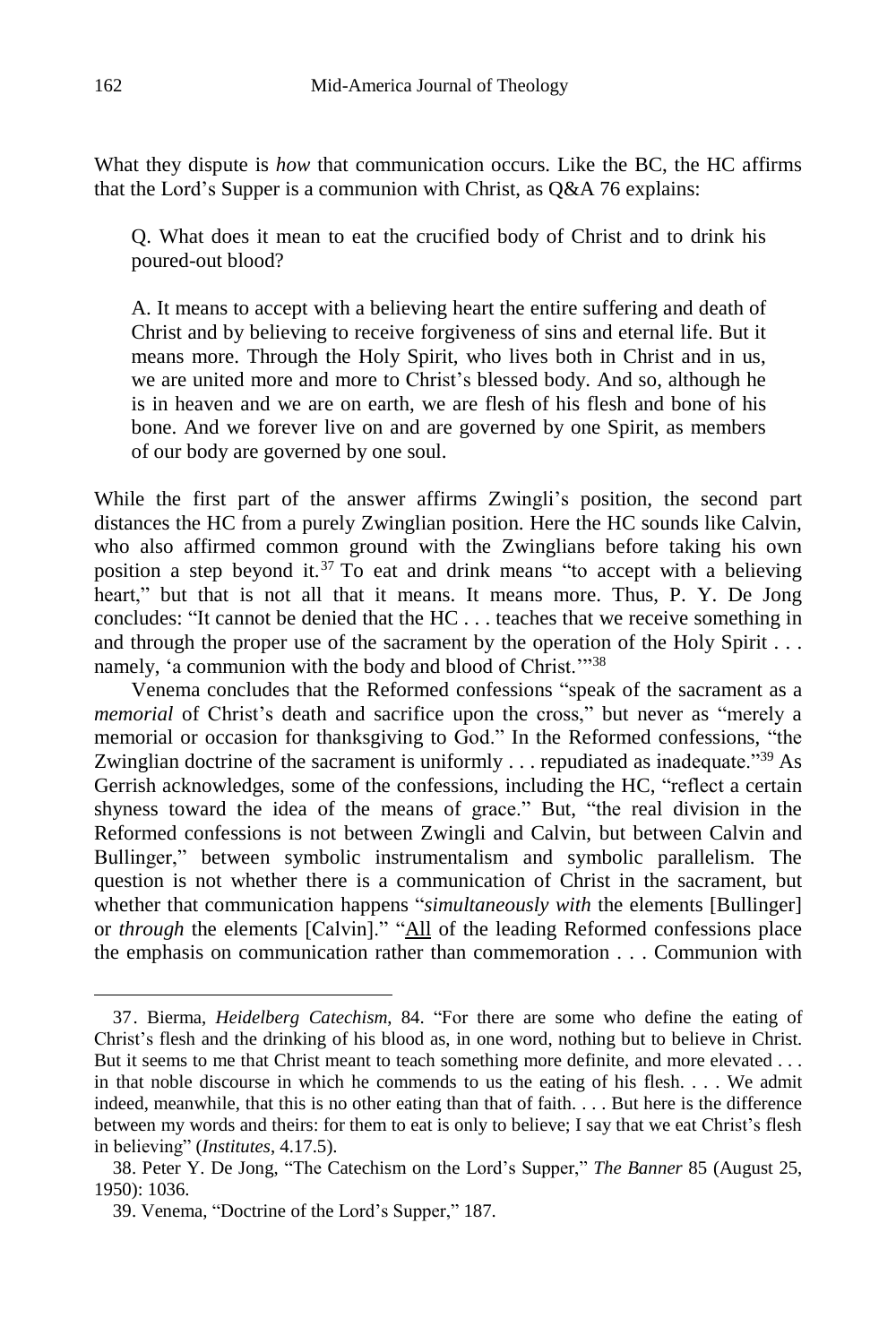Christ actually takes place in the Lord's Supper and is the focal point."<sup>40</sup> That is what the confessions teach about the Lord's Supper. But what does the Lord's Supper teach? What is communicated about the Lord's Supper by the way in which the supper is celebrated in Reformed churches?

# 2. Historic Reformed Practices

This section examines two aspects of historic Reformed communion celebrations: the frequency with which the sacrament is celebrated and the liturgical formulary prescribed for those celebrations. Other aspects of the church's sacramental practices could also be considered. Horton notes that "the one-sided statement from the words of institution, 'Do this in remembrance of me,' engraved on the front of the Communion table" indicates that "the Supper is in many of our churches regarded chiefly as a memorial of Christ's death." He wonders: "What might be the response if one were to replace these words with another part of the words of institution, such as 'This is my body  $\dots$  This is my blood'?"<sup>41</sup>

How the sacrament is distributed also reflects and reinforces a particular understanding of the sacrament. Some churches maintain a common cup and loaf, but many do not. Nicholas Wolterstorff laments the loss of a common cup and loaf: "The symbolic import of serving communion in trays preloaded with cubes of bread and individual 'shot glasses' of juice or wine is not the unity of Christ's people but their separateness."<sup>42</sup> In some churches, the congregation gathers around the table, but in many, they remain seated in the pews as elders distribute the bread and cup(s). The latter method, introduced by Zwingli, "cultivates a [memorialist] attitude of interiority and personal reflection."<sup>43</sup> During the Reformation era, "virtually no one else adopted this custom" because it did "not at all resemble a meal."<sup>44</sup>

Horton rightly argues that "one's view of the nature of the Supper plays no small part in determining frequency."<sup>45</sup> The historic practice of quarterly communion services in Reformed churches owes more to Zwingli than Calvin.<sup>46</sup> It "illustrates in

<sup>40.</sup> Gerrish, "Sign and Reality," 128. Emphasis original.

<sup>41.</sup> Michael S. Horton, "At Least Weekly: The Reformed Doctrine of the Lord's Supper and of Its Frequent Celebration," *Mid-America Journal of Theology* 11 (2000): 156.

<sup>42</sup> . Nicholas Wolterstorff, "Many fields, one loaf," *Reformed Journal* 28, no. 11 (November 1978): 2.

<sup>43.</sup> Martha L. Moore-Keish, *Do This In Remembrance of Me: A Ritual Approach to Reformed Eucharistic Theology* (Grand Rapids: Eerdmans, 2008), 126.

<sup>44.</sup> Harry Boonstra, "Old-Fashioned Innovations," *Reformed Worship* 22 (December 1991): 37.

<sup>45.</sup> Horton, "At Least Weekly," 156.

<sup>46.</sup> Billings, *Communion, Remembrance, and Hope*, 21.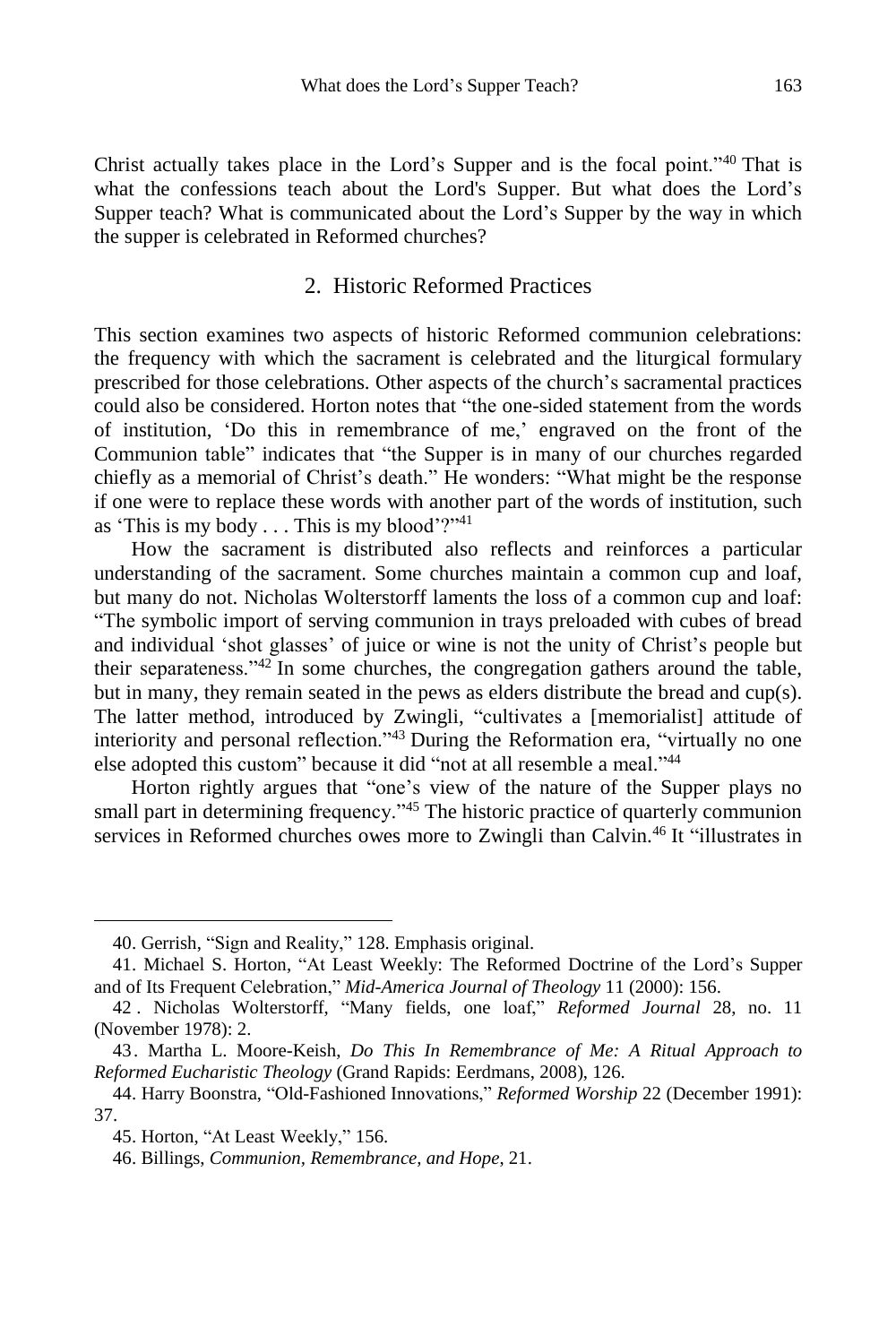a rather striking way the distance between the affirmations of the Reformed confessions and the practice of many Reformed churches."<sup>47</sup>

#### 2.1. The Frequency of Communion

Calvin advocated for frequent, even weekly, celebrations of the Lord's Supper.<sup>48</sup> This advocacy "stems from his understanding of the nature of the sacrament as a genuine means of grace. . . . Since the sacrament is a means of imparting Christ's life to us, celebration should be very frequent. It should be frequent because we all need the grace of Christ so badly."<sup>49</sup> Despite Calvin's best efforts, he was unable to convince the Genevan city council to permit weekly communion celebrations. His "Draft Ecclesiastical Ordinances (1541)" provided for the Lord's Supper to "be always administered in the city once a month, in such a way that every three months it takes place in each parish. Besides, it should take place three times a year generally, that is to say at Easter, Pentecost, and Christmas."<sup>50</sup>

The Palatinate church order required that the Lord's Supper be celebrated "at least monthly in the cities and bimonthly in the villages, and always on Easter, Pentecost, and Christmas."<sup>51</sup> But the earliest Dutch Reformed churches celebrated the sacrament less frequently. The first recorded regulation regarding the frequency of communion, from the provincial Synod of Dordrecht (1574), required that: "The churches shall strive to celebrate the Lord's Supper every two months as much as possible" (Art. LXIX).<sup>52</sup> The national Synods of Dordrecht (1578)<sup>53</sup> and Middelburg  $(1581)^{54}$  affirmed this rule. The Synod of 's-Gravenhage (1586) added to these bimonthly celebrations of the Lord's Supper, "wherever the circumstances allow, the [administration of the Lord's Supper] shall be done on Easter, Pentecost, and

<sup>47.</sup> Venema, "The Doctrine of the Lord's Supper," 194.

<sup>48.</sup> In his "Articles Concerning the Organization of the Church and of Worship at Geneva (1537)," Calvin wrote: "It is certain that a church cannot be said to be well-ordered and regulated unless in it the Holy Supper of our Lord is always being celebrated and frequently." Similarly, in his *Institutes* (4.17.46), Calvin argued that the Lord's table should be spread before believers "at least once a week."

<sup>49</sup> . Lewis B. Smedes, "Calvin and the Lord's Supper," *Reformed Journal* 4, no. 7 (July/August 1954): 5.

<sup>50.</sup> John Calvin, "Draft Ecclesiastical Ordinances (1541)," in *Theological Treatises,* ed. and trans. J.K.S. Reid, LCC 22 (Philadelphia, PA: The Westminster Press, 1954), 58-72.

<sup>51.</sup> Daniel J. Meeter, *"Bless the Lord, O My Soul": The New York Liturgy of the Dutch Reformed Church, 1767* (Lanham, MD: Scarecrow Press, 1998), 240.

<sup>52.</sup> Quotations from early Dutch Reformed church orders, including the Synod of Dordt (1618–1619), are taken from P. Biesterveld and H.H. Kuyper, *Ecclesiastical Manual*, trans. Richard R. DeRidder (Grand Rapids: Calvin Theological Seminary, 1982).

<sup>53.</sup> The Lord's Supper "shall be celebrated in the well-established churches every two months as much as possible" (Art. XXI).

<sup>54.</sup> "The Lord's Supper shall be administered once every two months, as much as possible; but in places where as yet no church has been organized, elders and deacons shall first be installed" (Art. XLV).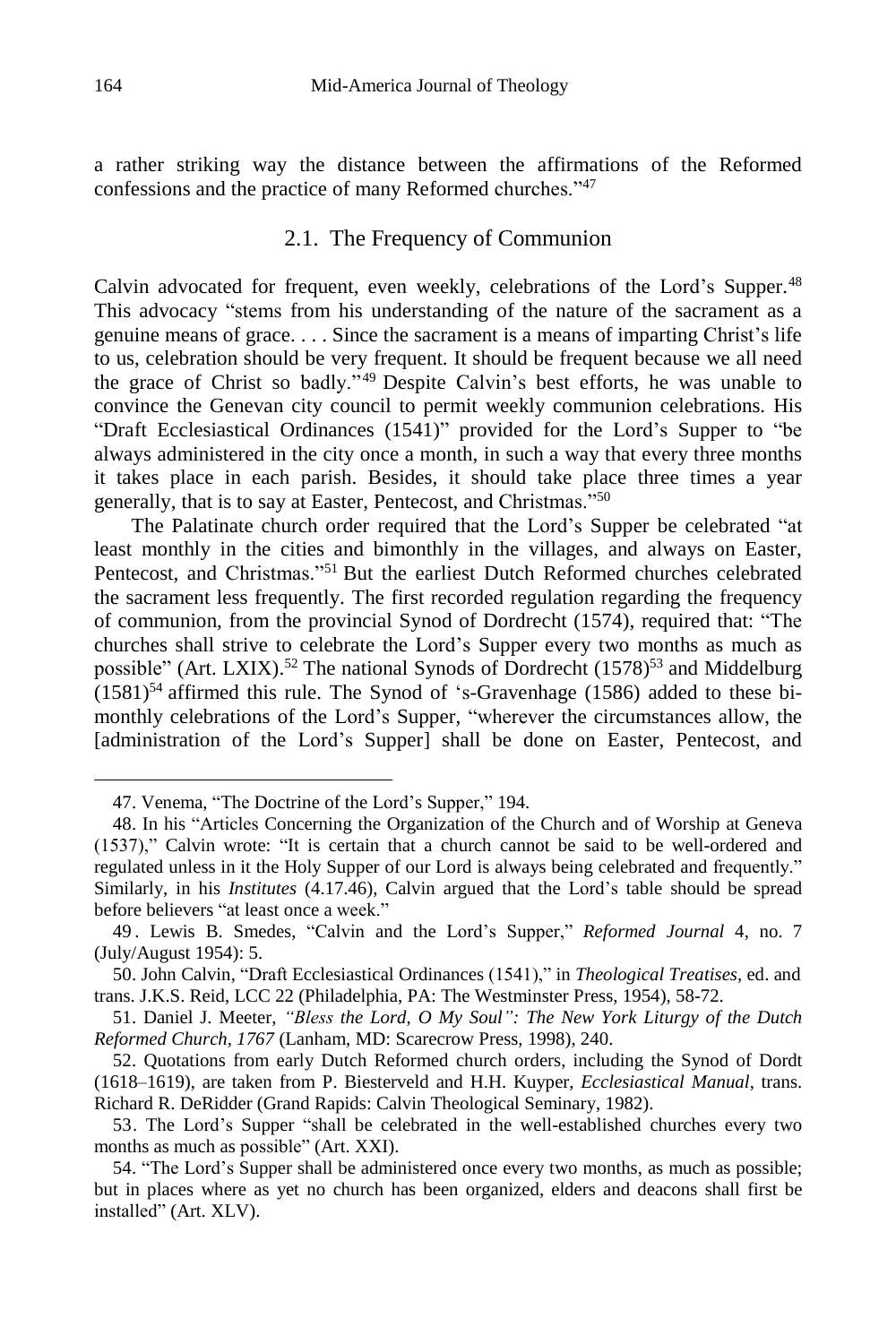Christmas" (Art. LVI). The Synod of Dordt (1618–1619) maintained the requirement that "the Lord's Supper shall be administered once every two months," but softened the requirement that "the same be done on Easter, Pentecost, and Christmas," stating that, while "it shall be edifying," the matter was left to the discretion of the consistories (Art. LXIII).

In 1905, the *Gereformeerde Kerken in Nederland* (GKN) Synod of Utrecht amended the Church Order of Dordt. In 1914, the CRC adopted many of the GKN's amendments. Rather than require that the Lord's Supper be celebrated "once every two months," the amended church order required that it be celebrated "every two or three months" (Art. 63). In 1965, the CRC adopted a Revised Church Order, which simply stated that "the Lord's Supper shall be administered at least every three months" (Art. 60). Similar provisions prevail in the church orders of the United Reformed Churches (URC),<sup>55</sup> the Canadian Reformed Churches (CanRC),<sup>56</sup> and the Free Reformed Churches (FRC).<sup>57</sup> The Protestant Reformed Churches (PRC) still require: "The Lord's Supper shall be administered every two or three months" (Art. 63).

These church orders establish quarterly communion services as a minimum, not a maximum. They require that the Lord's Supper be celebrated at least every three months; they do not say that churches may not celebrate the Lord's Supper more frequently. Yet quarterly communion services have been the historic practice of Reformed churches. Even when the CRC's church order required that the Lord's Supper be celebrated "every two or three months," its official guide for church visiting asked: "Is the Lord's Supper celebrated at least four times a year?" James Daane wondered what response church visitors would receive if they asked, "Why only four times a year?"<sup>58</sup>

Daane suggests that the answer would reflect a Zwinglian understanding of the Lord's Supper: "After hasty reflection there comes with predictable regularity this answer: 'If we had it more than four times a year the sacrament would become commonplace and lose its effectiveness.'"<sup>59</sup> That is, in fact, the answer given in Van Dellen and Monsma's influential church order commentaries. Van Dellen and Monsma considered quarterly communion services "a well-timed arrangement." They wrote, "to celebrate the Lord's Supper very frequently might detract somewhat from its sacredness and effectiveness."<sup>60</sup> Roger Faber suggests that behind this

<sup>55.</sup> "The consistory shall ordinarily administer the Lord's Supper at least every three months" (Art. 46).

<sup>56.</sup> "The Lord's Supper shall be celebrated at least once every three months" (Art. 60).

<sup>57.</sup> "The Lord's Supper shall at least be observed once every three months" (Art. 63).

<sup>58.</sup> James Daane, "At Least Four Times a Year," *Reformed Journal* 5, no. 5 (May 1955): 11.

<sup>59.</sup> Daane, "At Least Four Times," 11.

<sup>60.</sup> Idzerd Van Dellen and Martin Monsma, *Church Order Commentary* (Grand Rapids: Zondervan, 1949), 265. In their *Revised Church Order Commentary* (Grand Rapids: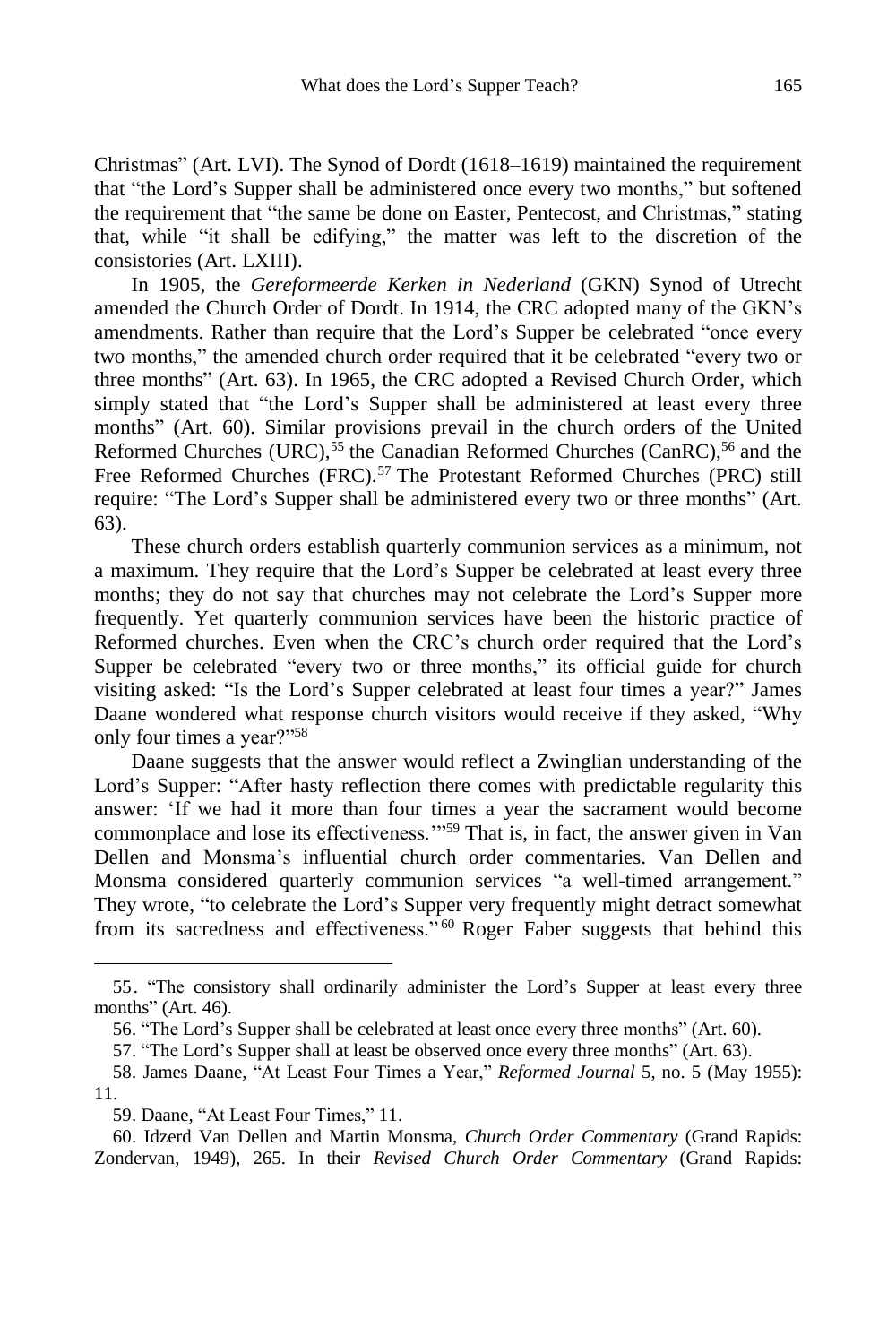"widely-held opinion expressed in the *Church Order Commentary*," is "the Zwinglian doctrine that the sacraments are 'empty signs;' that is, the Lord's Supper does no more than depict Christ's broken body and shed blood and has no power of conveying the blessing that it signifies."<sup>61</sup>

Billings concurs: "If 'remembrance' is the primary or exclusive meaning of the Supper, then one is likely to face the objection: if we celebrate more often, it will lose its significance."<sup>62</sup> "The sentiment 'If we celebrate weekly, the Supper will no longer be special,' might be true if the Supper were simply a mental act of remembrance. But what if it is a meal of nourishment?"<sup>63</sup> Such an understanding of the sacrament would certainly promote more frequent celebrations.

As Daane wrote, "to argue that greater frequency would reduce the sacrament to something ordinary and ineffective is to deny the nature and power of the sacrament."<sup>64</sup> If, as both the BC and the HC teach, the Holy Spirit is the cause of the sacrament's efficacy, it is not clear why or how more frequent celebrations of the Lord's Supper would hinder the sacrament's effectiveness. More frequent celebrations of the Lord's Supper can only hinder the sacrament's effectiveness if its effectiveness is understood, contra the Reformed confessions, in a purely subjective manner—that is, if, as Zwingli taught, the effectiveness of the sacrament is in the communicant's remembrance or experience, rather than in the communication of Christ by the Holy Spirit. The historic Reformed practice of less frequent (quarterly) celebrations of the Lord's Supper reflects and reinforces an understanding of the sacrament as primarily a commemoration, contra the theology of the Reformed confessions.

### 2.2. The Liturgical Formulary

The Church Order of Dordt (1618–1619) required that when churches celebrate the Lord's Supper, "the form for the Lord's Supper, together with the prayer pertaining to it, shall be read" (Art. LXII). The URC,  $65$  CanRC,  $66$  FRC,  $67$  and PRC $68$  retain this

63. Billings, *Communion, Remembrance, and Hope*, 182.

64. Daane, "At Least Four Times," 11.

Zondervan, 1967), 240, they grant: "Yet if any church should decide to celebrate Holy Communion bi-monthly we would not object. Neither would we seek to dissuade any church from celebrating the Lord's Supper on Good Friday or Easter, if the consistory judges this advisable, and our CO reading certainly leaves room for such more frequent and special administrations."

<sup>61</sup> . Roger Faber, "In Defense of the Lord's Supper," *Reformed Journal* 13, no. 6 (July/August 1963): 12.

<sup>62.</sup> Billings, *Communion, Remembrance, and Hope*, 17.

<sup>65.</sup> "The consistory shall administer the Lord's Supper . . . with the use of the appropriate liturgical form" (Art. 46).

<sup>66.</sup> "The sacraments shall be administered . . . with the use of the adopted forms" (Art. 56).

<sup>67.</sup> "The Form for the Administration of the Lord's Supper, together with the prayers for that purpose, shall be read" (Art. 62).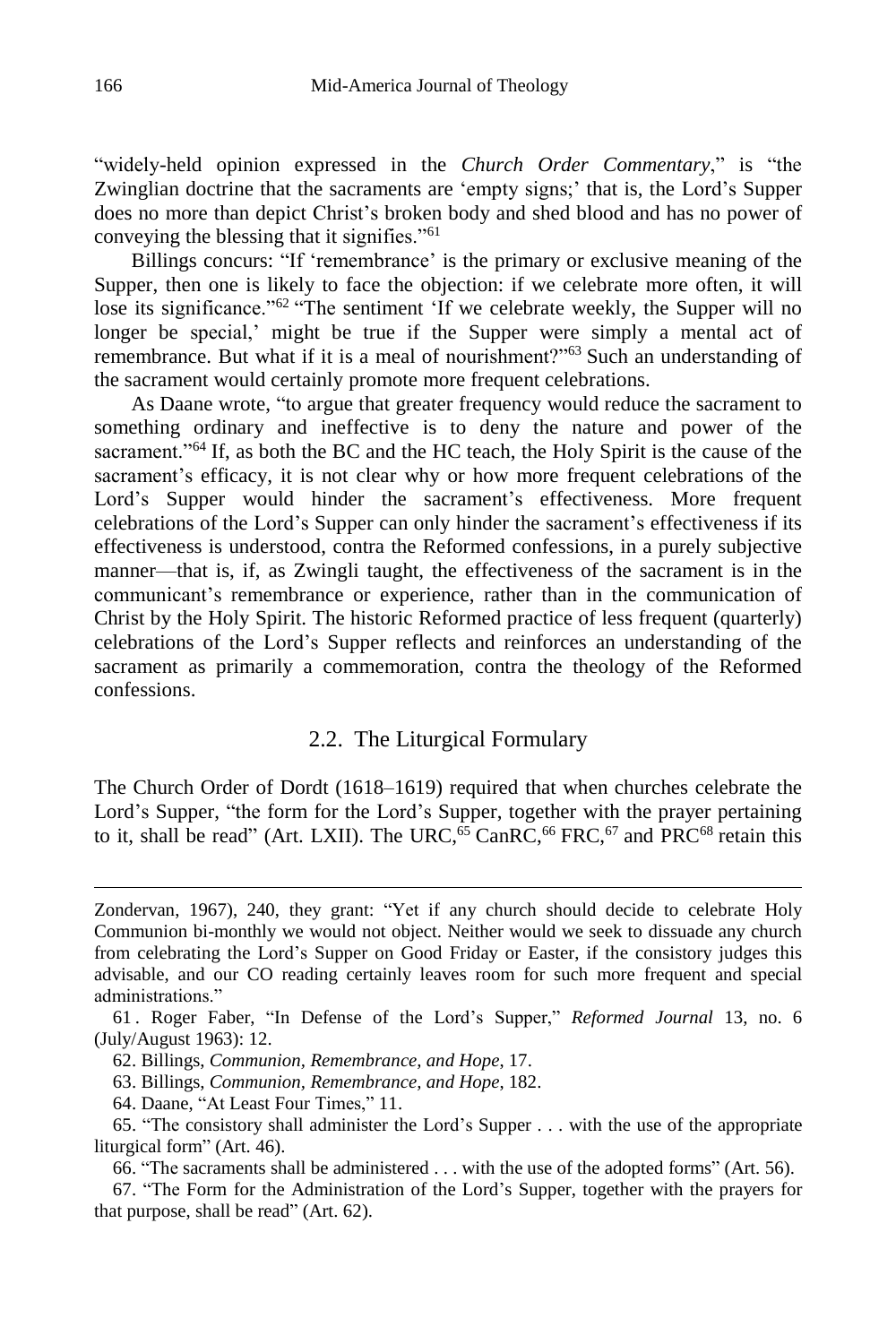requirement. The CRC allows for adaption of the approved forms.<sup>69</sup> The Netherlands Liturgy, approved by the Synod of Dordt (1618–1619), is the common heritage of these churches. Its formulary for the Lord's Supper continues to be used by the CanRC, FRC, PRC, and URC. The URC also uses "Form 2" adopted by Synod 1964 of the Christian Reformed Church. Because this formulary follows the Netherlands Liturgy in structure and content, it has been described as a "restatement of the original," 70 an "updated revision" 71 of the Netherlands Liturgy. Few CRC congregations continue to use the Netherlands Liturgy; it has largely been displaced in that denomination by new formularies adopted by Synods 1981 and 1994.

The Netherlands Liturgy was first published in 1566 by Peter Datheen for his Dutch Reformed refugee congregation in the Palatinate. Datheen's main project was to provide his congregation with a psalter. Though the Genevan Psalter, the source of Datheen's metrical Psalms, included both Calvin's "Form for Church Prayers" and the Geneva Catechism, out of respect for the Elector and his desire that peace would prevail in the church, Datheen included the Palatinate Liturgy and Heidelberg Catechism in his Psalter.

The commission Frederick III appointed to draft a new confession of faith, the HC, was also appointed to draft a new liturgy. Because the Catechism was intended to be the standard for doctrine, discipline, and worship in the church, it is not surprising that these liturgical formularies "bear the stamp of the HC in their structure, theological content, and even in their wording."<sup>72</sup> Like the HC, the formulary directs the communicant's attention to Christ's suffering and death on the cross. It emphasizes communicant's remembrance of Christ more than their communion with him in the sacrament.

The formulary begins with the Words of Institution "as they are delivered by the holy Apostle Paul."73 The Words of Institution serve as a biblical warrant for the celebration: "Just as the biblical text precedes the sermon, so that there is no question that the minister proclaims the word under the authority of the Lord, so too the

<sup>68.</sup> "The form for the administration of the Lord's Supper, together with the prayers for that purposes, shall be read" (Art. 62).

<sup>69.</sup> "The sacraments shall be administered . . . with the use of the prescribed forms or adaptations of them that conform to synodical guidelines" (Art. 55).

<sup>70.</sup> "Symposium: Which of the three forms for communion now in use among us do I prefer and why?" *Torch and Trumpet* 11, no. 9 (September 1961): 21.

<sup>71.</sup> Elco H. Oostendorp, "Is Our Communion Form Zwinglian?" *The Banner* 108, no. 18 (May 4, 1974): 14.

<sup>72.</sup> Christopher Dorn, *The Lord's Supper in the Reformed Church in America* (New York: Peter Lang, 2007), 24.

<sup>73.</sup> All quotations of the communion formulary in this article are from the CRC's 1932 English translation found in *Psalter Hymnal* (Grand Rapids: Publication Committee of the CRC, 1934), 90–94.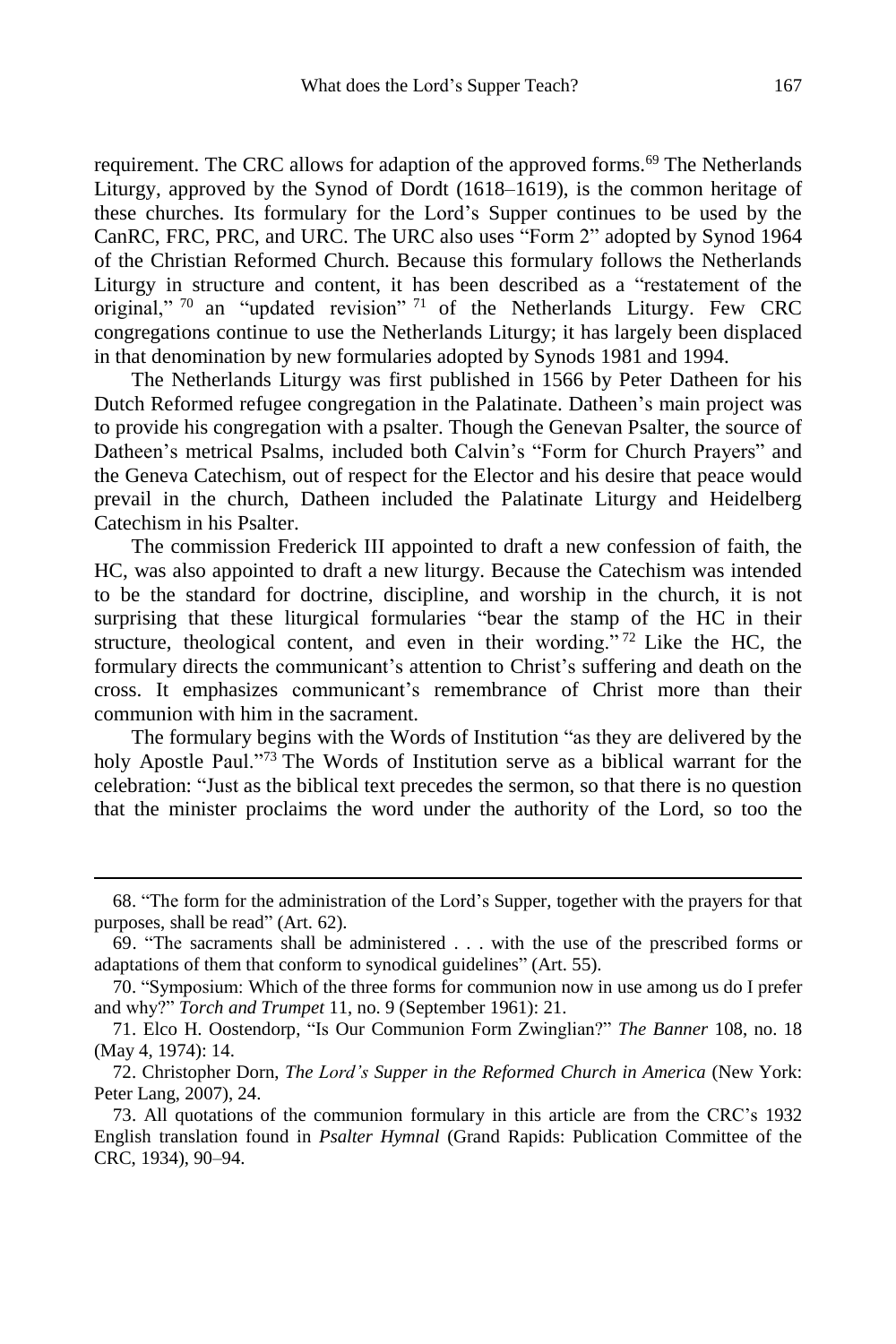institution narrative precedes the entire celebration."<sup>74</sup> Institution by Christ was a significant concern of the HC.<sup>75</sup> The formulary quotes 1 Corinthians 11:23–29, which includes both the Words of Institution proper, cited by the HC (1 Cor. 11:23– 26; HC Q&A 77), and Paul's warning against partaking of the sacrament "in an unworthy manner" and his call to self-examination (1 Cor. 11:27–29).

The admonitions, exhortations, and doctrinal statements that follow can be read as an extensive exegesis of the Pauline text, resulting in the Lord's Supper becoming "a paranetic and didactic exhortation addressed to the community in the name of God."<sup>76</sup> One minister described the formulary as "the best conceivable brief and complete sermon on the sacrament."<sup>77</sup> Indeed, some Reformed churches in the Netherlands omitted the sermon at the communion service because the formulary served that purpose.<sup>78</sup> A Christian Reformed synodical study committee once described the formulary as "in effect administration of the Word in explanation of the sacrament<sup>"79</sup>

Lewis Smedes argued that the Netherland Liturgy does not provide "a form for the communion service," but "a formulary for instruction in the proper understanding and celebration of the sacrament."<sup>80</sup> "Our liturgy has promoted the notion that truth about a thing is of equal importance to the thing itself."<sup>81</sup> The formulary's didactic nature promotes a Zwinglian understanding of the sacrament's efficacy as primarily subjective. It depends on the communicant's understanding, rather than the operation of God's Spirit, which is the BC describes as "hidden and incomprehensible," "beyond our understanding" (Art. 35). Contra the formulary's didactic character, Calvin wrote about the communication of Christ in the sacrament: "It is a secret too lofty for either my mind to comprehend or my words to declare. And, to speak more plainly, I rather experience than understand it."82

The formulary's call to self-examination follows the threefold structure of the HC. It includes a list of "gross sins." All who "know themselves to be defiled by these sins" are admonished "to abstain from the table of the Lord." The presiding minister excommunicates such persons, declaring "to them that they have no part in the kingdom of Christ." George Stob suggests that the formulary's list of "gross

<sup>74.</sup> Dorn, *The Lord's Supper*, 5.

<sup>75.</sup> Contra the Roman church, the HC insists that Christ only instituted two sacraments in the New Testament (HC  $Q&A$  68). It quotes the same Pauline text (1 Cor. 11:23–26) as "the institution of the Lord's Supper" (HC Q&A 77).

<sup>76.</sup> Dorn, *The Lord's Supper*, 5.

<sup>77.</sup> Jan Karel Van Baalen, "Toward a Better Communion Service: a response to Dr. Lewis Smedes," *Reformed Journal* 10, no. 7 (September 1960): 19.

<sup>78.</sup> Lewis B. Smedes, "The Form for Holy Communion," *Reformed Journal* 7, no.2 (February 1957): 10.

<sup>79.</sup> *Acts of Synod 1953* (Grand Rapids: Christian Reformed Publishing House, 1953), 416. 80. Smedes, "The Form," 9–10.

<sup>81.</sup> Lewis B. Smedes, "Toward a Better Communion Service: a response to Rev. J. K. Van Baalen," *Reformed Journal* 10, no. 9 (October 1960): 22.

<sup>82.</sup> Calvin, *Institutes*, 4.17.32.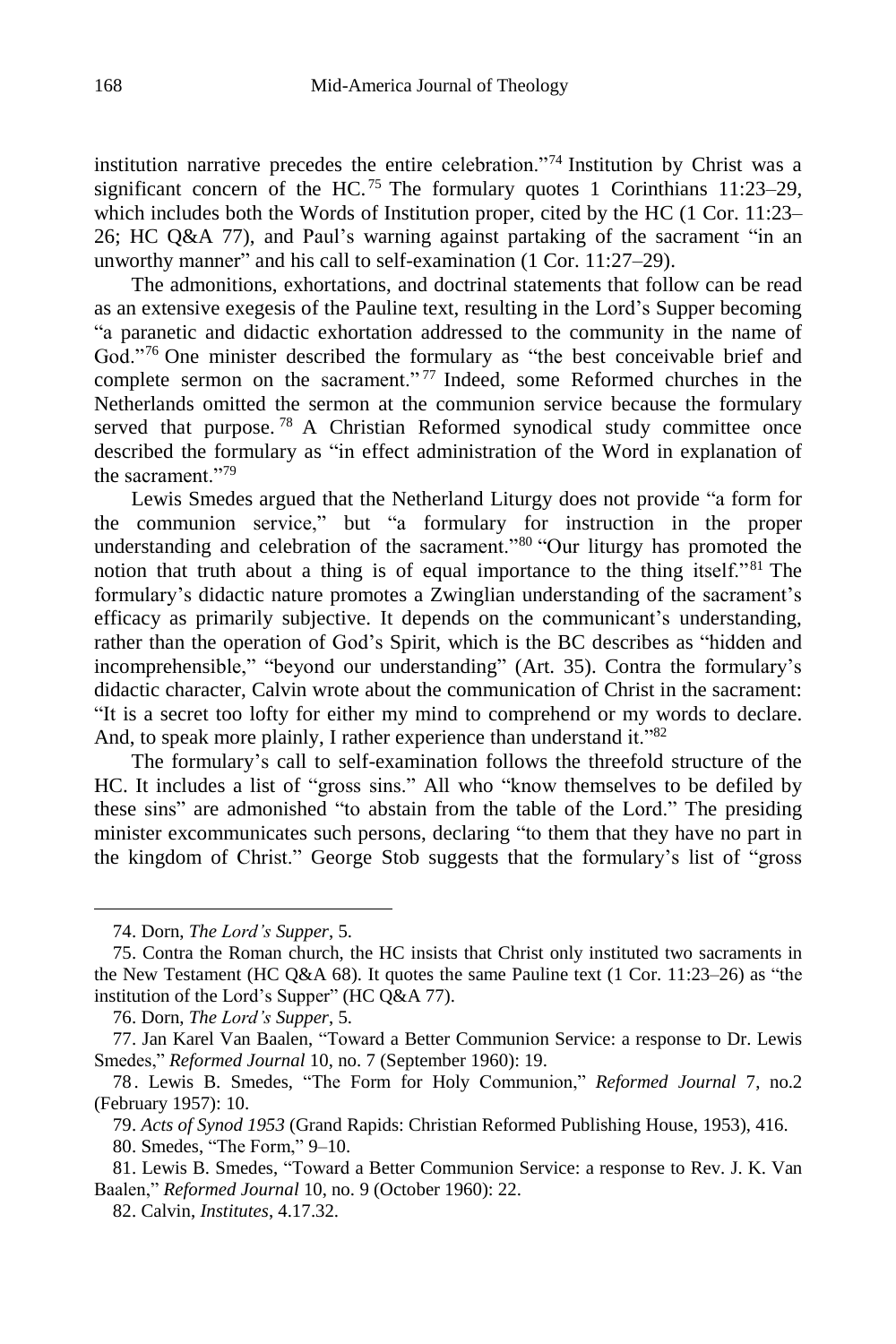sins" has "become our Reformed list of 'mortal sins. Sometimes it is more than broadly hinted that there is cause for discipline because a man is guilty of one of the things mentioned in the Form for the Lord's Supper."<sup>83</sup> Indeed, the Synod of 's-Gravenhage (1568) did not think it necessary to specify "the sins for which excommunication should apply," because "the outstanding [sins] are mentioned in the form for the Lord's Supper."<sup>84</sup>

But, as Stob argued, only "the willful persistence in living consciously in any sin makes one unfit and unworthy."<sup>85</sup> "We are never disciplined by reason of our sins alone, in and of themselves … nor are we disciplined in degrees according to the severity of our sin. Rather, we are always and only disciplined by reason of our not wishing to repent."<sup>86</sup> The only thing for which a person may be excommunicated is a lack of repentance. The HC itself teaches that the officers of the church may only withhold the sacraments from those who "refuse to abandon their error and wickedness," those who do not respond to the admonition of the church (Q&A 85). "What qualifies us to gather around the table of the Lord is not that we are perfected but that we acknowledge our total dependence on our Savior and look to him alone<sup>"87</sup>

The formulary claims that its list of gross sins and statement of excommunication was "not designed . . . to dissuade the contrite hearts of the believers, as if none might come to the supper of the Lord but he that is without sin." Yet "it has often been the case that many Dutch Reformed believers have not dared come forward to partake."<sup>88</sup> As Leonard Vander Zee writes: "For too many Reformed folks the idea of worthiness became predominant, and as in the case of my own mother, Holy Communion often became a dread trial of faith rather than a gracious gift of assurance." <sup>89</sup> They heard "most forcefully Paul's warnings that the 'unworthy' 'eat and drink to their damnation.'" <sup>90</sup> The Lord's Supper did not "comfort [their] poor and desolate souls," as the BC taught (Art. 35).

<sup>83.</sup> George Stob, "Revision of the form for the Lord's Supper," *Reformed Journal* 4, no. 4 (April 1954): 15.

<sup>84.</sup> Biesterveld and Kuyper, *Ecclesiastical Manual*, 155.

<sup>85.</sup> Stob, "Revision," 15.

<sup>86.</sup> Henry De Moor, *Christian Reformed Church Order Commentary* (Grand Rapids: Faith Alive Christian Resources, 2010), 413.

<sup>87.</sup> De Moor, *Church Order Commentary*, 413–414.

<sup>88.</sup> Meeter, *"Bless the Lord, O My Soul"*, 245.

<sup>89.</sup> Leonard J. Vander Zee, "The Loss and Renewal of Calvin's Eucharistic Theology in Reformed Churches," *Calvin Theological Journal* 55, no. 1 (2020): 82.

<sup>90.</sup> Meeter, *"Bless the Lord, O My Soul"*, 245. In many Reformed churches, the error of confusing the judgment of which Paul writes in 1 Corinthians 11 with eternal judgment or condemnation persists. But, in the context of 1 Corinthians 11, it should be clear that the judgment of which Paul writes is divine discipline, aimed specifically at preventing eternal judgment or condemnation: "When we are judged (κρίνω) in this way by the Lord, we are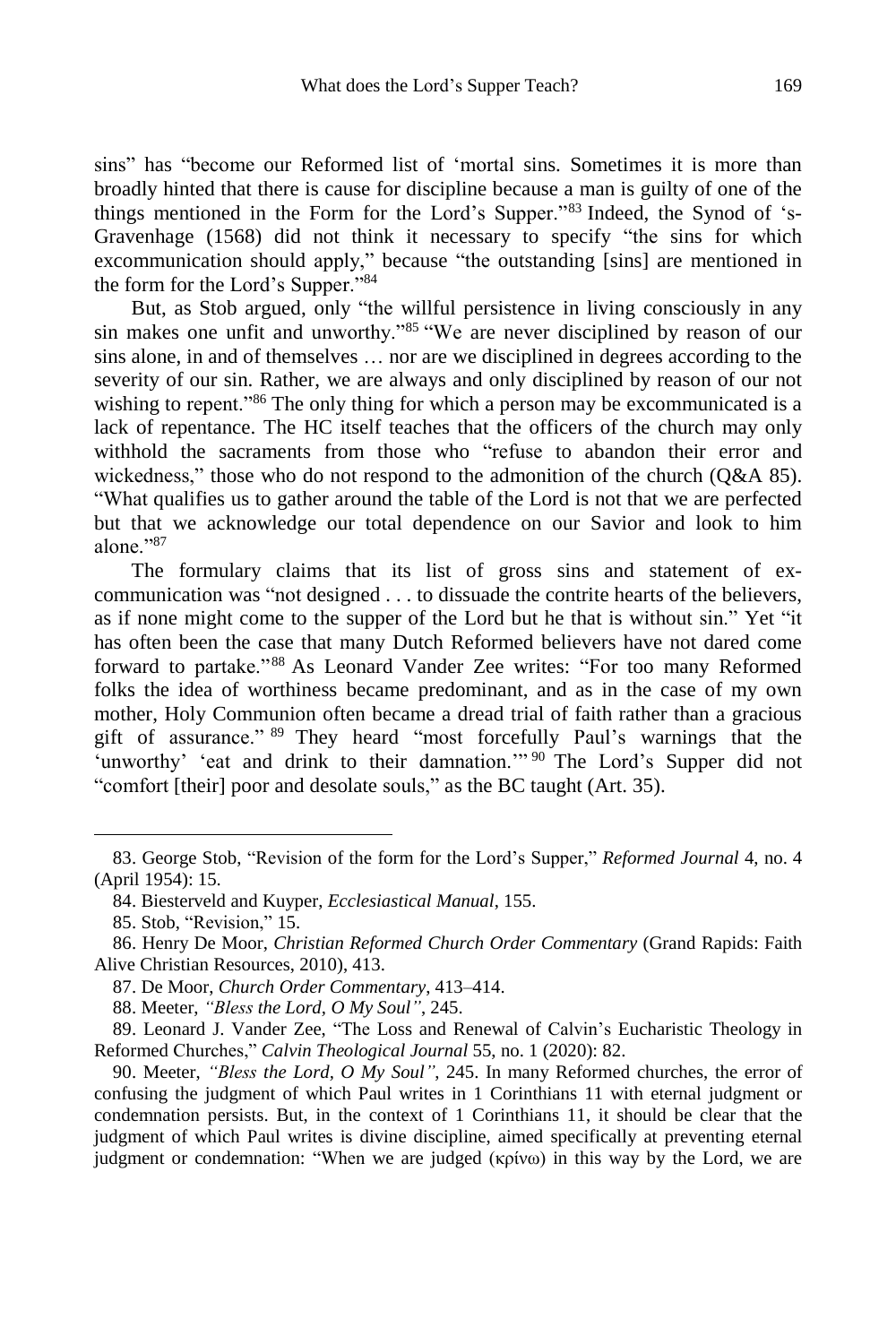Contra the BC, which says that "Christ has ordained and instituted the sacrament of the Holy Supper to nourish and sustain those who are already born again" (Art. 35), the formulary describes "the end for which Christ has ordained and instituted" the sacrament as "that we should do it in remembrance of him." In Calvin's liturgy, which emphasized what Christ accomplishes in the sacrament, communicants are exhorted to: "Above all . . . believe those promises which Jesus Christ . . . has spoken with his own lips: He is truly willing to make us partakers of his body and blood, in order that we may possess him wholly and in such wise that he may live in us and we in him."<sup>91</sup> By contrast, the Netherlands Liturgy exhorts communicants to "be fully persuaded in our hearts that our Lord Jesus Christ . . . was sent of the Father into this world; that he assumed our flesh and blood; [and] that he has borne for us the wrath of God, under which we should have perished everlastingly,"<sup>92</sup> emphasizing a commemoration of Christ rather than communion with him.

The formulary's exposition continues with a description of the sacrament as "a sure remembrance and pledge." In the Lutheran Pfalz liturgy (1557) from which those words were taken,  $93$  the sacrament is described as a sure remembrance and pledge "that we abide in the Lord Jesus Christ and he in us."<sup>94</sup> The sacrament is a communication of Christ. However, in the Netherlands Liturgy the bread and cup are a sure remembrance and pledge that Christ gave his body "on the tree of the cross." Through his death, Christ removes the cause of our spiritual hunger, our sin. It is not the sacrament itself that feeds our hunger, but that of which the sacrament is a reminder, Christ's death on the cross. Howard Hageman concludes: "It takes little theological insight to perceive that here we are dealing with the basic idea of Zwinglianism, the notion that the only value in the Supper is in making us remember the atoning death of Christ on Calvary."<sup>95</sup>

However, as Hageman concedes, the prayer that follows is "the finest and most complete of any of the eucharistic prayers produced in the Reformed churches during the Reformation period." It is "a more faithful expositor of Calvin's

94. Gregg A. Mast, *In Remembrance and Hope* (Grand Rapids: Eerdmans, 1998), 112.

being disciplined (παιδεύω) so that we will not be finally condemned (κατακρίνω) with the world" (1 Cor. 11:32).

<sup>91.</sup> *The Liturgies of the Western Church*, ed. Bard Thompson (Minneapolis, MN: Fortress, 1961), 207.

<sup>92.</sup> This paragraph draws heavily upon the HC Q&A 37, 38, and 44.

<sup>93.</sup> Along with the HC, those who composed the Palatinate liturgy, whence came the Netherlands Liturgy, also made use of the German editions of Micron's *Christian Ordinances*, à Lasco's *Forma ac Ratio*, Poullain's *Liturgia Sacra*, and the Lutheran Pfalz liturgy (1557) (Bryan D. Spinks, *From the Lord and "The Best Reformed Churches:" A study of the eucharistic liturgy in the English Puritan and Separatist traditions 1550–1633* [Roma: C.L.V. Edizioni Liturgiche, 1984], 136).

<sup>95.</sup> Howard G. Hageman, "The Liturgical Origins of the Reformed Churches" in *The Heritage of John Calvin*, ed. J. Bratt (Grand Rapids: Eerdmans, 1973), 131–132.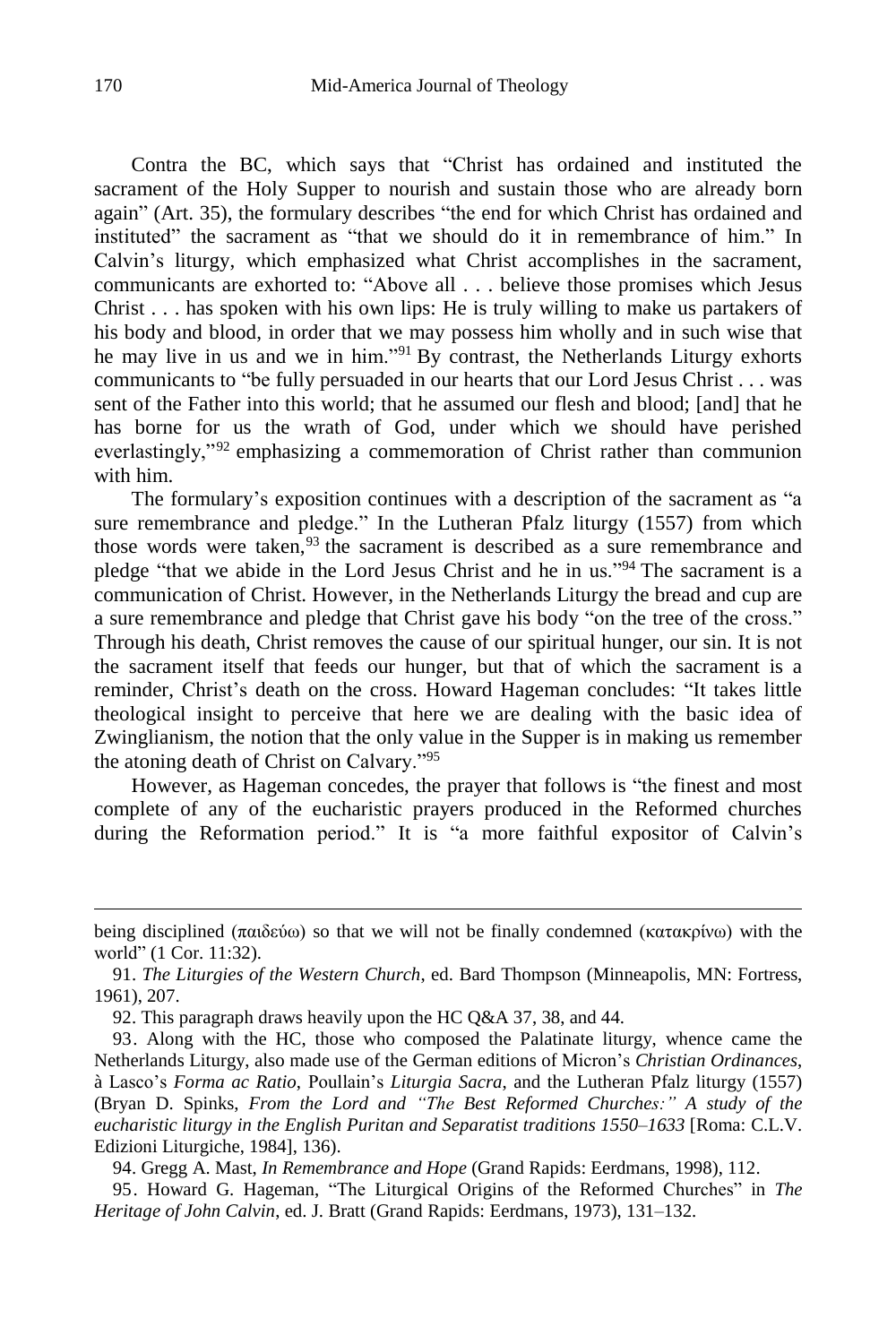eucharistic theology than was Calvin himself,"<sup>96</sup> because this prayer expands on a similar prayer in Calvin's liturgy.<sup>97</sup> The prayer asks God to "in this supper . . . work in our hearts through the Holy Spirit that we . . . through the power of the Holy Spirit, may be nourished and refreshed with his true body and blood, yea with him, true God and man."<sup>98</sup> The prayer in Calvin's liturgy does not contain such an explicit reference to the Holy Spirit's work as essential to the sacrament's efficacy.

A similar emphasis on the Holy Spirit's work is also found in the *sursum corda* that immediately precedes the words of distribution. The *sursum corda*, <sup>99</sup> which alludes to HC Q&A 75 and reflects its "as surely as . . . so surely" structure in the words "as truly as," admits a Bullingerian symbolic parallelism interpretation but stops short of requiring a Calvinist symbolic instrumentalism interpretation.

The Netherlands Liturgy does not deny that the Lord's Supper includes a communication of Christ, but it clearly emphasizes the sacrament's commemorative aspect. This is especially evident in the words prescribed for the distribution of the elements. "It is telling that at the point of actually partaking of the Eucharist, the key words of Jesus, 'This is my body . . . This is my blood' are not spoken."<sup>100</sup> Instead, the Palatinate formulary prescribed Paul's words from 1 Corinthians 10:16 for the distribution of the elements. <sup>101</sup> The Netherlands Liturgy adds the *Londonse*

100. Vander Zee, "Loss and Renewal," 83.

 $\overline{a}$ 

101. "The bread which we break is a communion of the body of Christ." "The cup of blessing which we bless is a communion of the blood of Christ."

<sup>96.</sup> Howard G. Hageman, "The Eucharistic Prayer in the Reformed Church in America," *Reformed Review* 30, no. 3 (Spring 1977): 171, 169.

<sup>97.</sup> Because the Palatinate formulary "betrays a close dependence on the liturgical scheme that John Calvin had drawn up," some have suggested that its authors also made use of Calvin's Form for Prayer (Dorn, *The Lord's Supper*, 27). But the first German edition of Calvin's liturgy was not published until 1563, the same year that the Palatinate liturgy appeared. It is more likely, then, that influence of Calvin's liturgy came via Poullain's *Liturgia Sacra*, of which German editions had been published in 1554 and 1555 (Spinks, *From the Lord*, 136). Poullain succeeded Calvin at Strasbourg, and his work was "nothing more than the same liturgy which Calvin had drafted for use of the congregation in Strasbourg" (Mast, *In Remembrance*, 97).

<sup>98.</sup> The prayer reflects HC Q&A 75, which speaks of being "nourished and refreshed . . . with Christ's crucified body and poured-out blood." HC Q&A 76 points to the work of the Holy Spirit in its explanation of what it means to eat Christ's crucified body and poured-out blood.

<sup>99.</sup> "That we, then, may be nourished with Christ, the true heavenly bread, let us not cling with our hearts unto the external bread and wine but lift them up on high in heaven, where Christ Jesus is, our Advocate, at the right hand of his heavenly Father, whither also the articles of our Christian faith direct us; not doubting that we shall be nourished and refreshed in our souls, with his body and blood, through the working of the Holy Spirit, as truly as we receive the holy bread and drink in remembrance of him."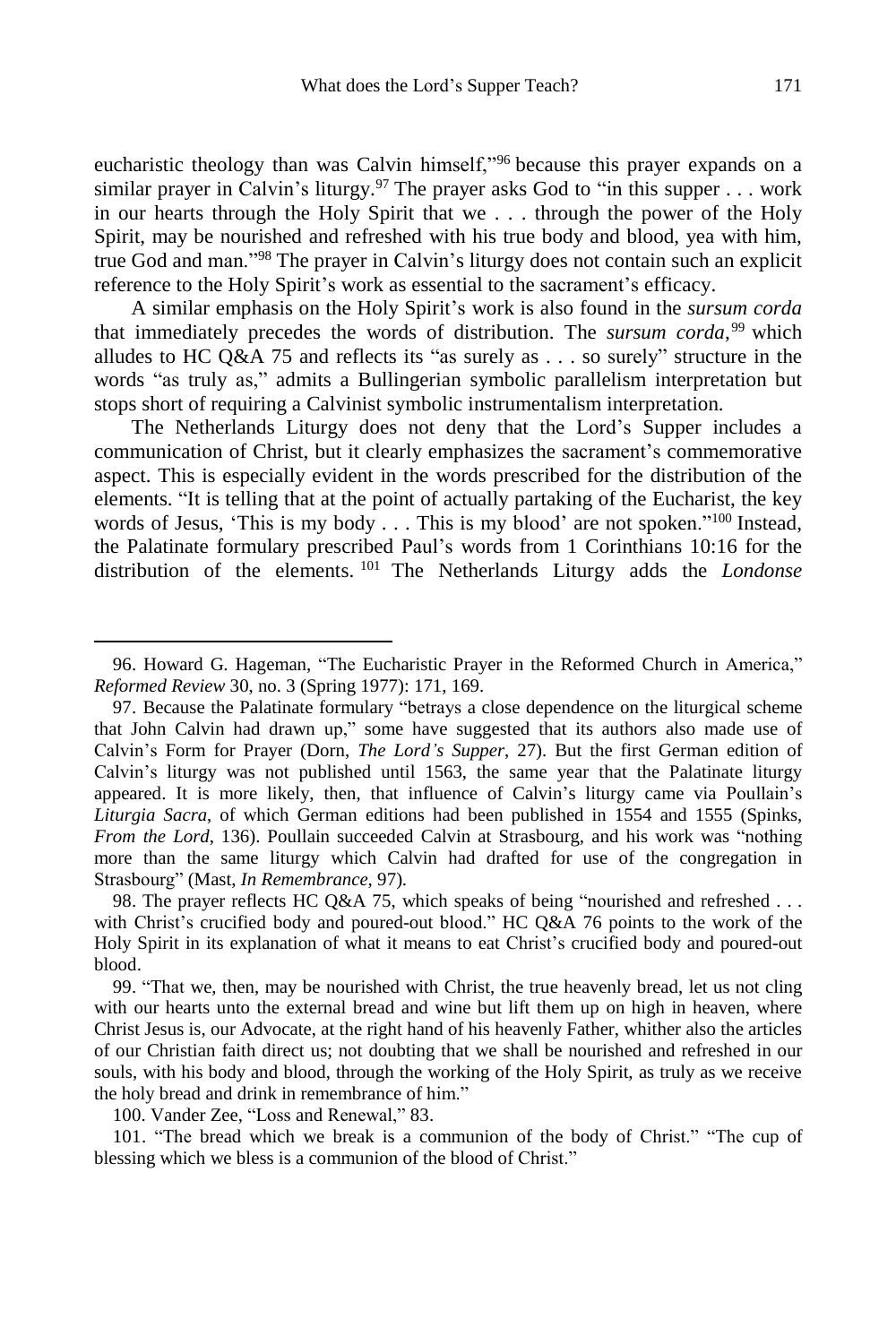*aenhangsel,* words unique to the Dutch Reformed tradition.<sup>102</sup> No other Christian tradition uses them.

The *Londonse aenhangsel* originally came from à Lasco's pen. In his *Forma ac Ratio*, it reads: "Take, eat, and remember that the body of our Lord Jesus Christ was for us given to death on the beam of the cross for the remission of all our sins." "Take, eat and remember that the blood of our Lord Jesus Christ was poured out on the beam of the cross for the remission of all our sins."<sup>103</sup> The Netherlands Liturgy employs the expanded version found in Micron's *Christian Ordinances*: "Take, eat, remember and believe."<sup>104</sup> Micron's addition "and believe" makes no difference to the formula's Zwinglian theology. Whatever the communion-of-the-body-and-bloodof-Christ language of 1 Corinthians 10:16 gave, the *Londonse aenhangsel* takes away.

Calvin's liturgy instructed communicants to "take, eat, the body of Jesus which has been delivered unto you,"<sup>105</sup> suggesting that what communicants eat and drink in the Lord's Supper is indeed the body and blood of Christ, as the BC teaches: "We do not go wrong to say that what is eaten is Christ's own natural body and what is drunk is his own blood" (Art. 35). In contrast, the *Londonse aenhangsel* dissociates the body and blood of Christ from the communion elements. Communicants do not take and eat the body of Christ. They take and eat the sacramental signs—bread and cup. As they do, they are exhorted to remember and believe that Christ's body was given for them.

Christ's body is not given in the sacrament; it was given on the cross. In "typical Zwinglian fashion," the *Londonse aenhangsel* presents the sacramental signs as "a mental reminder of the atonement on Calvary."<sup>106</sup> They are not the means by which Christ "nourishes, strengthens, and comforts, our poor, desolate souls by the eating of his flesh, and relieves and renews them by the drinking of his blood" (BC Art. 35), but a means by which communicants remember and believe. The *Londonse aenhangsel* and the formulary as a whole "succeed in conveying that the Supper is the 'remembrance of the atoning death of Jesus Christ,'" but they "do not spell out clearly enough that it is also a communion with the present Lord."<sup>107</sup>

Indeed, as Smedes notes, in the formulary, "the real participation in Christ by means of the sacrament is touched upon almost incidentally." Instead, "the commemorative aspect is emphasized." "The theological emphasis of the Form is

<sup>102.</sup> The provincial Synod first required the use of the Londonse aenhangsel of Dordrecht (1574) (Art. LXXVII), a decision endorsed by the national Synod of Dordrecht (1578), and the Synod of Middelburg (1581) (Biesterveld & Kuyper, *Ecclesiastical Manual*, 94, 124).

<sup>103.</sup> Quoted in Spinks, *From the Lord,* 108.

<sup>104.</sup> Spinks, *From the Lord*, 112.

<sup>105.</sup> *Liturgies of the Western Church*, 208.

<sup>106.</sup> Spinks, *From the Lord*, 112.

<sup>107.</sup> Dorn, *The Lord's Supper*, 120.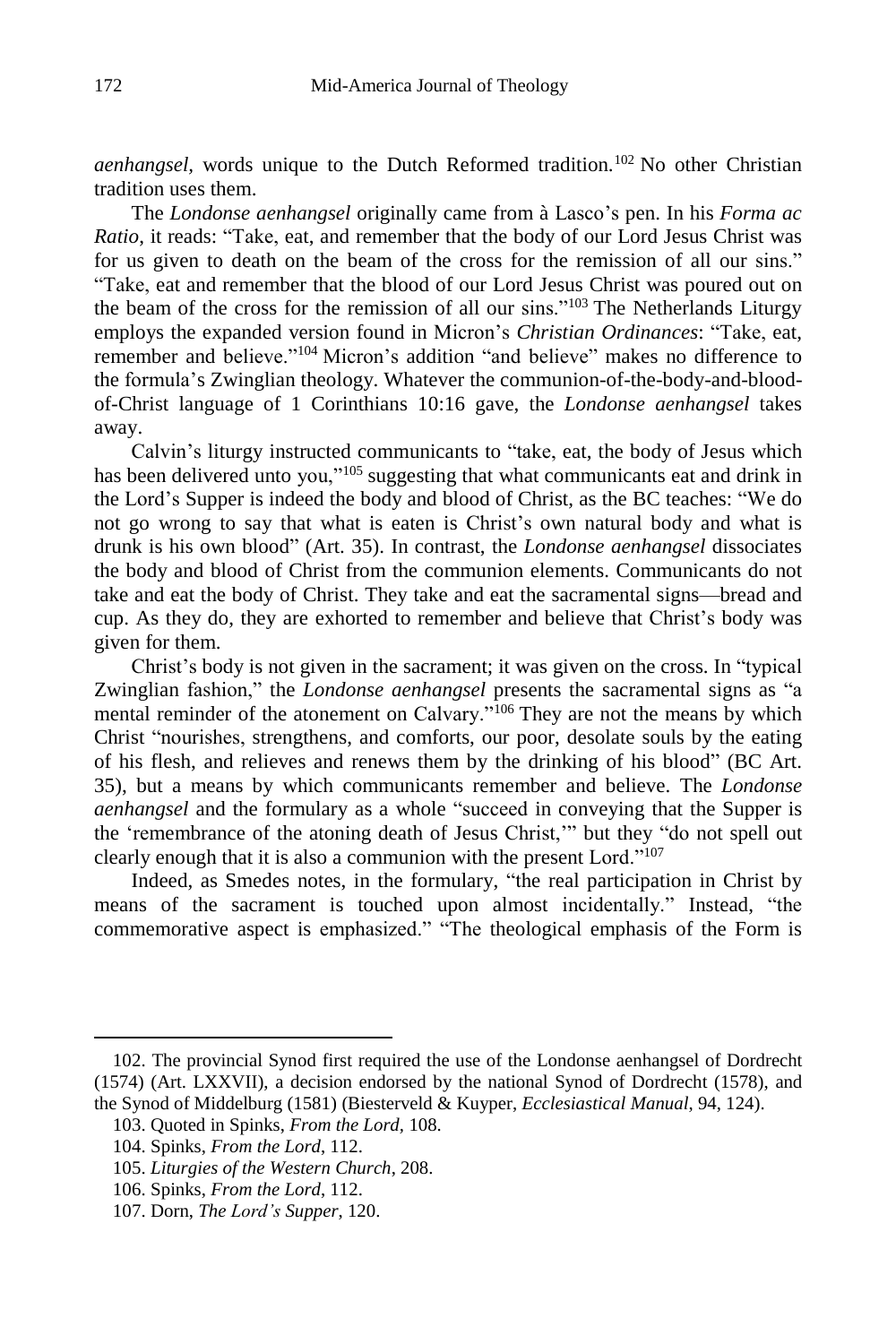not the same as that of the creeds or of Calvin."<sup>108</sup> "This is a matter of emphasis, not theological error. But in the Form for celebration emphasis is crucial. In the Form, the real nature of the sacrament should be quite clear to all."<sup>109</sup> Unfortunately, it is not. The fruit of the formulary's theological imbalance is evident in the church's (infrequent) celebrations of the Lord's Supper.

# 3. Conclusion

Calvin's "Draft Ecclesiastical Ordinances (1541)" prescribed the celebration of the Lord's Supper on Easter, Pentecost, and Christmas. The Palatinate Church Order prescribed the same, as did the Synod of 's-Gravenhage (1586) (Art. LVI). The Synod of Dordt (1618–1619) said that it would "be edifying" if the Lord's Supper was celebrated on those three holy days (Art. LXIII). But, contra these traditions, Dutch Reformed churches tend to celebrate the Lord's Supper on Good Friday, rather than Easter Sunday.

Venema characterizes this tendency as "symptomatic" of "an overemphasis [in Reformed churches] upon [the sacrament's] commemorative purpose."<sup>110</sup> Meeter attributes that overemphasis to the liturgical formulary, which "virtually demands that the Lord's Supper be celebrated on Good Friday rather than on Easter."<sup>111</sup> But "only on the Zwinglian basis of the Lord's Supper as a bare memorial of the death of Christ can it be celebrated on Good Friday,"<sup>112</sup> rather than on Easter Sunday, as Kuyper commended.<sup>113</sup>

Van der Leeuw, who "subjected not only the practice but also the form for the Reformed Supper to criticism," concluded: "In the Reformed churches there has been an 'almost exclusive relation between the Lord's Supper and the death of the Lord, with a total neglect of his resurrection.' For this reason, the Lord's Supper resembled more of a 'funerary ceremony' than a 'joyful feast.'"<sup>114</sup>

In the 1970s, Bert Polman bemoaned "the dirge-like character of our [CRC] communion celebration," which were "obsessed with a narrow concern about

<sup>108.</sup> "A reading of both the HC and the BC as compared with the Form for celebration shows that they are much more concerned to say that the sacrament is a real means of grace than the Form" (Smedes, "Calvin and the Lord's Supper," 5).

<sup>109.</sup> Smedes, "Calvin and the Lord's Supper," 5.

<sup>110.</sup> Venema, "The Doctrine of the Lord's Supper," 194 n.50.

<sup>111.</sup> Meeter, *"Bless the Lord, O My Soul"*, 259–260.

<sup>112.</sup> Carroll E. Keegstra, "The Lord's Supper on Good Friday—popular but not proper," *The Banner* 100, no. 20 (May 14, 1965): 4–5.

<sup>113</sup> . When we rightly understand the sacrament, "we do not, as many foolishly do, celebrate the Lord's Supper on Good Friday as a kind of commemorative meal . . . [but] we prepare the table of the Lord on Easter Sunday" (Abraham Kuyper, *The Death and Resurrection of Christ*, trans. H. Zylstra [Grand Rapids: Zondervan, 1960], 101).

<sup>114.</sup> In Dorn, *The Lord's Supper*, 102.